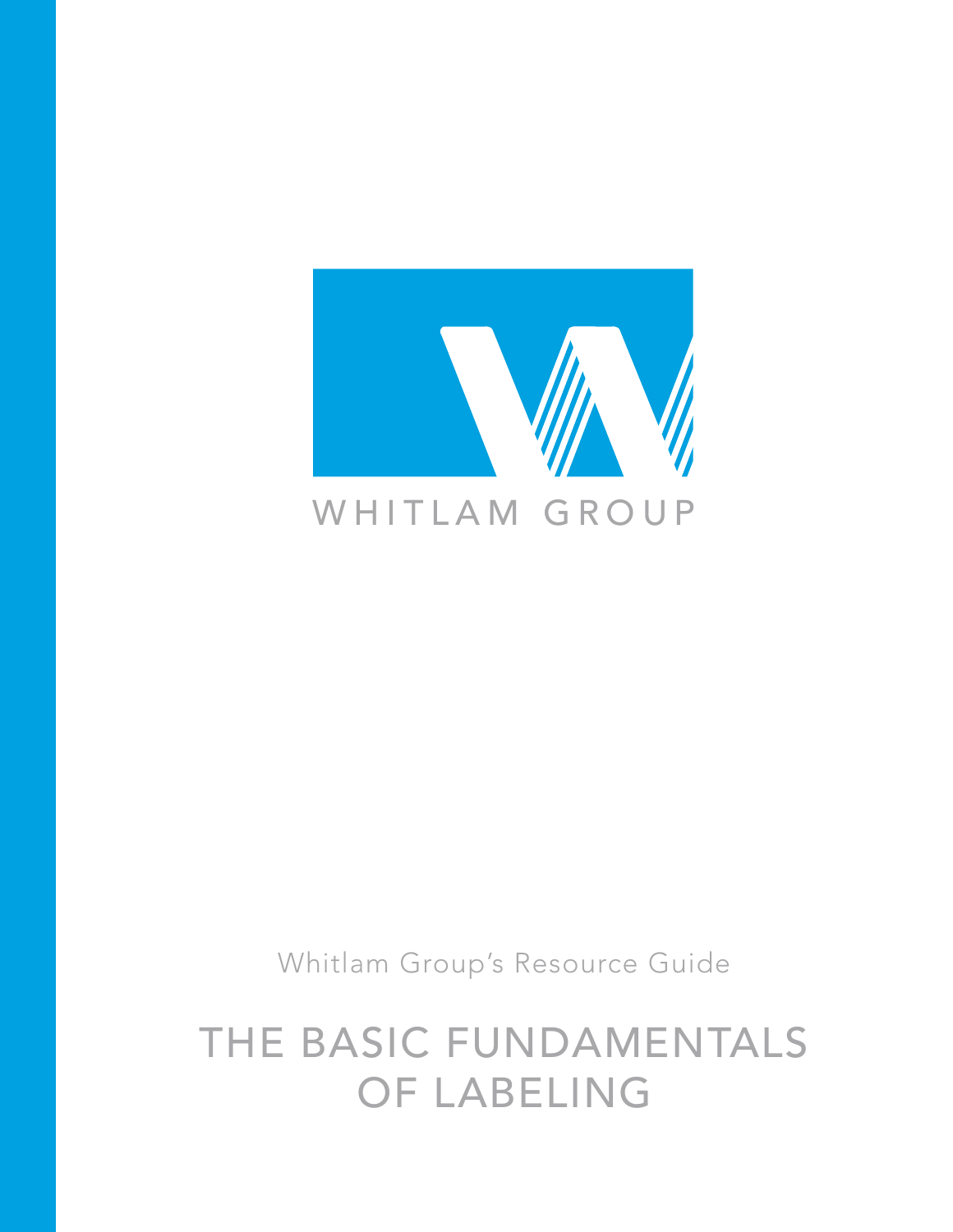# Index

| <b>Basic Fundamentals of Labeling</b> |    |
|---------------------------------------|----|
| <b>Label Construction</b>             | 4  |
| Label Characteristics                 | 5  |
| Label Dimensions & Tooling            | 11 |
| How Will the Label be Applied?        | 12 |
| <b>Slitting &amp; Cutting Options</b> | 13 |
| Finishing Formats & Options           | 14 |
| Barcodes & Variable Printing          | 16 |
| Label Materials & Descriptions        | 17 |
| Label Terminology                     | 18 |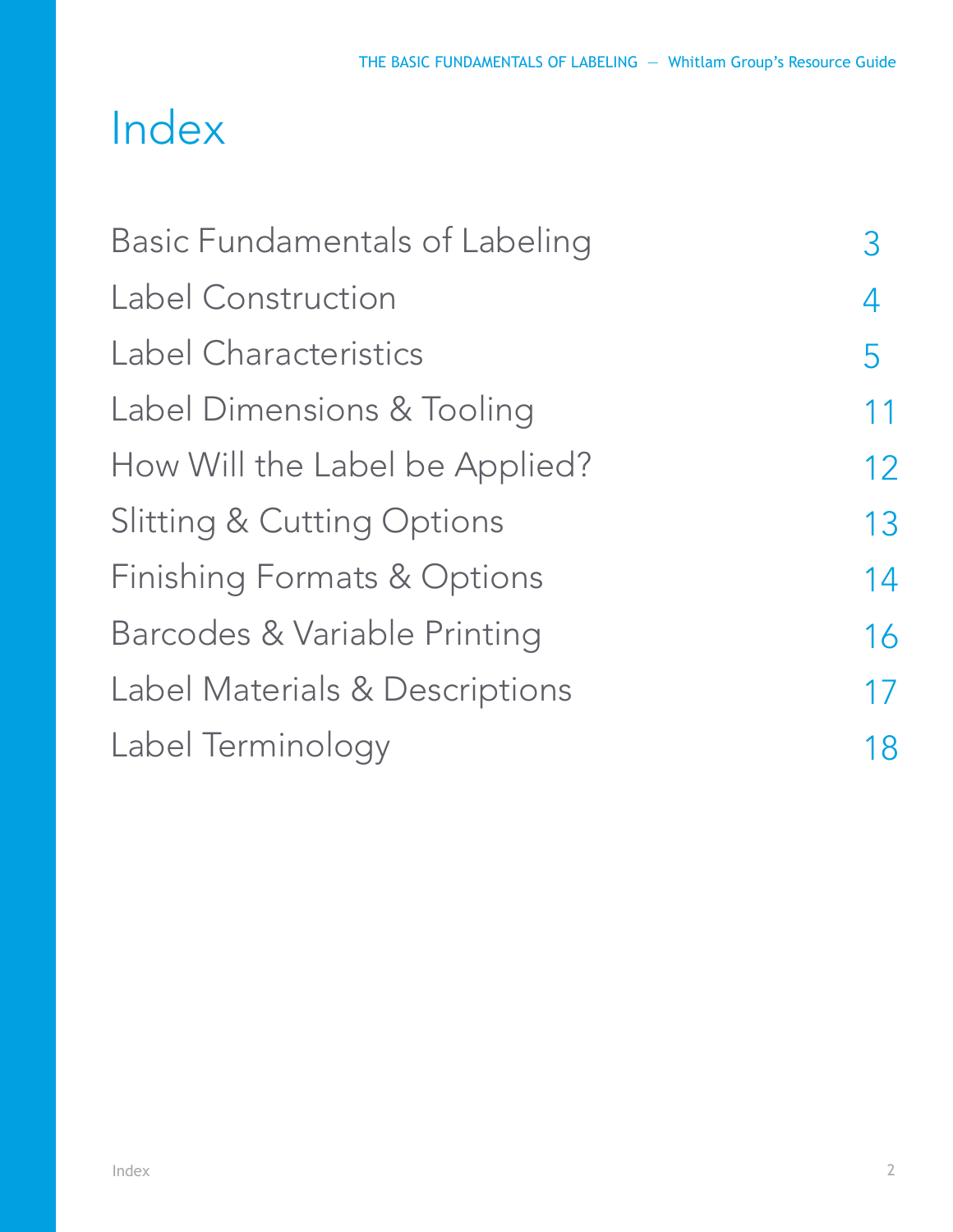# Basic Fundamentals of Labeling

When getting started on a labeling project, ask yourself these questions to help guide you through the process:

# Label Performance

- What does the label adhere to? (Plastic, metal, glass, corrugated, aluminum)
- What are the surface conditions? (Smooth or textured, flat or curved, clean or oily)
- What environment will the label be exposed to?
- At what temperature will the label be applied?
- Does the label need to be permanent or removable?
- Is there any imprinting? (If imprinting, what method is being used?)
- Is "PPAP" required?

# Label Characteristics

- Do you have a sample? (If yes, do you want us to match your sample?)
- Do you have a blueprint? (If yes, please provide.)
- What is the size of the label? (Do you want exact size or is there  $a + (-?)$
- How many colors? (Spot color or CMYK)
- Material type? (Paper, Film, Polyester, Polypropylene, etc.)
- Is there a "Mandatory Liner?" (If yes what is it?)
- Does the label need "Lamination" for protection? (Gloss, matte, etc.)
- How is it being applied? (Machine or Hand-applied)
- Is there consecutive numbering?
- Are there any bar codes? (If yes, what is the symbology?)
- Any copy changes? (If yes, how many?)

### Finishing Requirements

- Is it die cut or butt cut?
- What's the "finishing style"?
- How do you want your finished copy positioned?
- What's the quantity per Roll or Stack?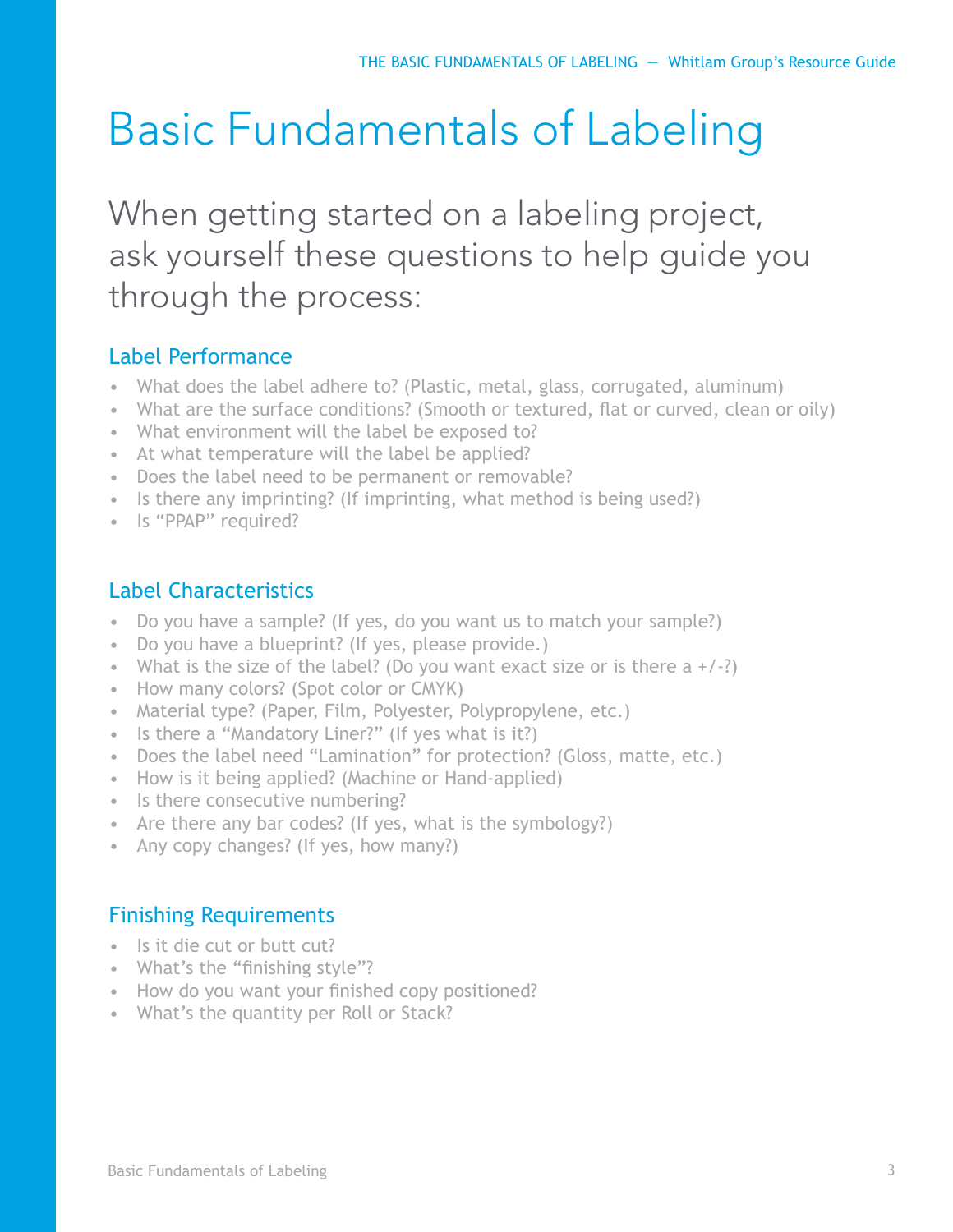# Label Construction

A typical label consists of a Protective Layer, Ink, Topcoat, Facestock, Adhesive and a Liner.



Supports the product through manufacturing and life of use. Protects adhesive until it is applied to the end use surface.

Graphic Layered Ink Ink is laid down between the protective layer & the topcoat.

### **Topcoat**

A physical surface coating applied to promote or increase ink adhesion with conventional and digital print technologies, or to modify gloss. Can also be used to provide a protective coating.

### Facestock

Film or other specialty paper, fabric, membrane to which the topcoat and adhesive are anchored. Carries graphics to the application surface. Functions as a protective laminate. Provides a barrier to moisture or vapor. Functions as a spacer material in a layered construction.

# Adhesive

Pressure–sensitive or heat-activated coating used to bond the film to the application surface.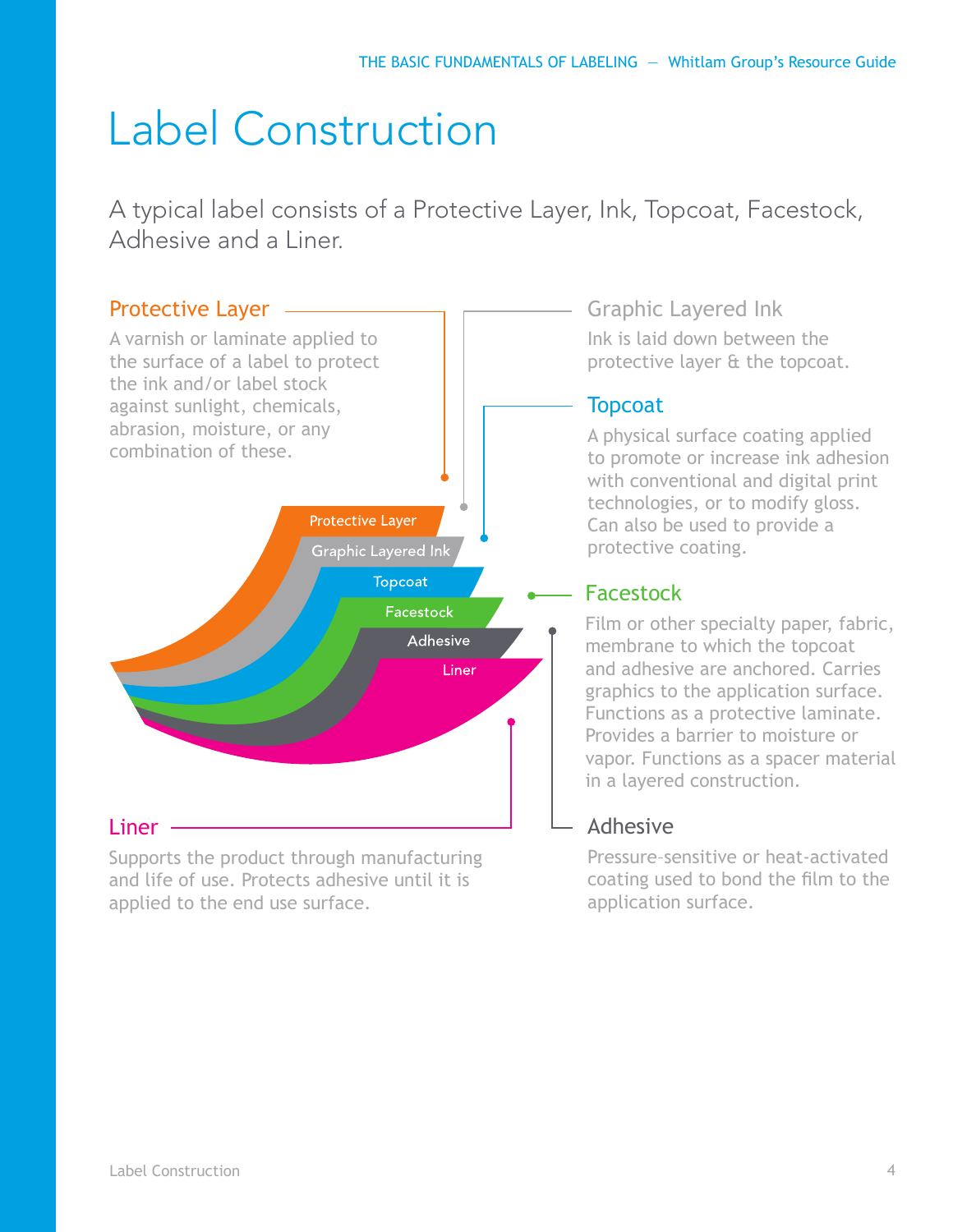# Label Characteristics

# Liners

Liners support the product through manufacturing and life of use. Liners protect the adhesive until it is applied to the end use surface.

# Liner Functionality

- The base for adhesive coating
- Transfers adhesive to facestock
- Protects adhesive
- Transports subtractive through converting
- Acts as a die-cutting base (anvil)
- Provides proper dispensing (automatic or mechanical)

### Important Liner Properties

- Strength (tensile/tear)
- Smoothness (front/back)
- Caliper consistency
- Density/hardness
- Dimensional stability/layflat
- Release level

### Types of Liners

- Recycled content (30% post consumer waste)
- Paper
- Film

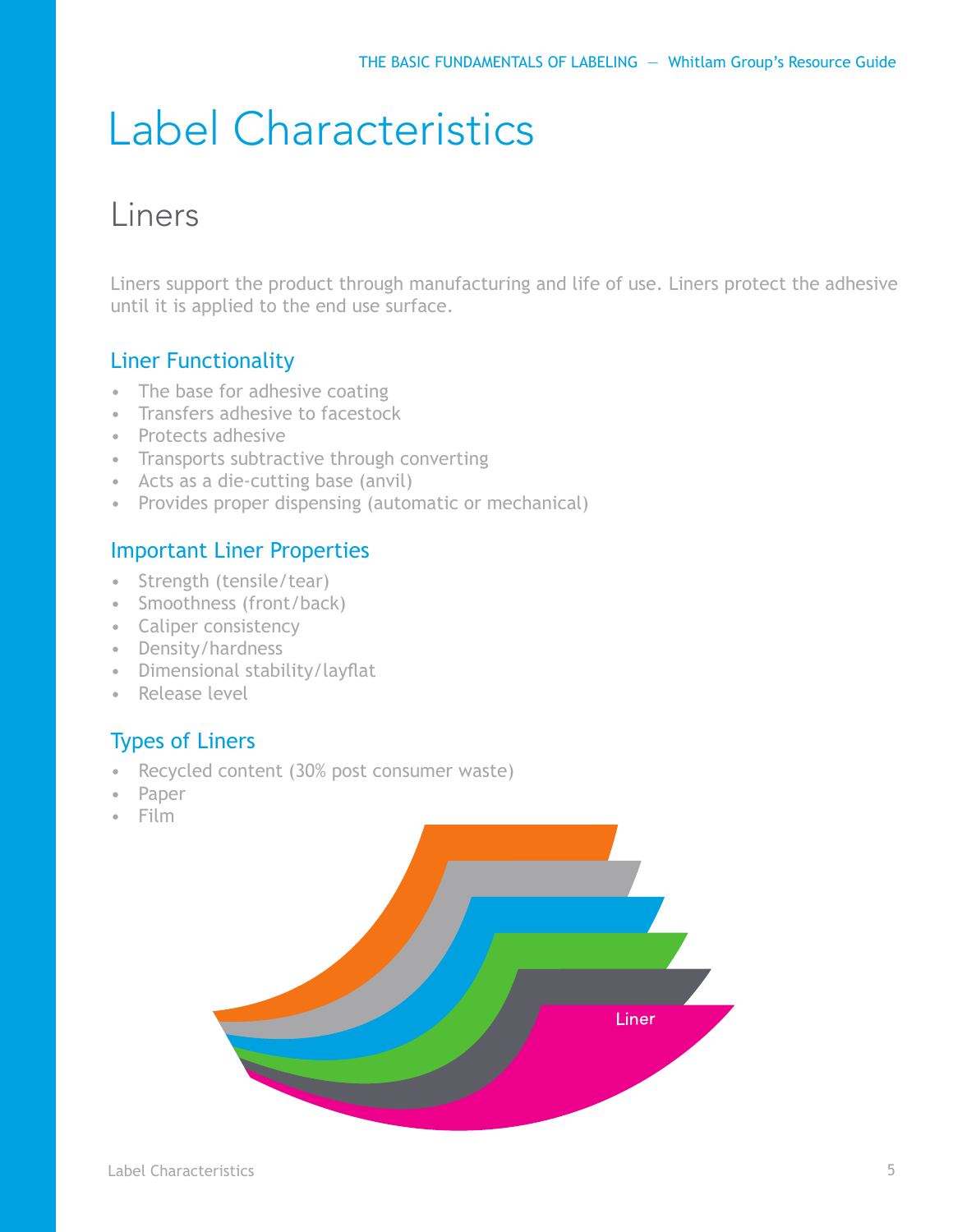# Adhesives

### Removable

Labels that usually can be removed from the substrate without pieces of residue remaining on the surface. Note: After a period of time or exposure to weather, the label may become permanent.

Permanent labels that have strong adhesion to a surface usually cannot be removed without damage to the label or to the surface itself.

The following is a list of additional important properties we need to know in the initial design and development stage.

- Plasticity
- Shrink Resistance
- Water Resistance
- Humidity Resistance
- Solvent Resistance
- Shelf Life
- Residual Monomers
- Cost
- Clarity
- Removability
- Color
- Reworkability
- Residual Solvents
	- Repositionability
	- Temperature Resistance

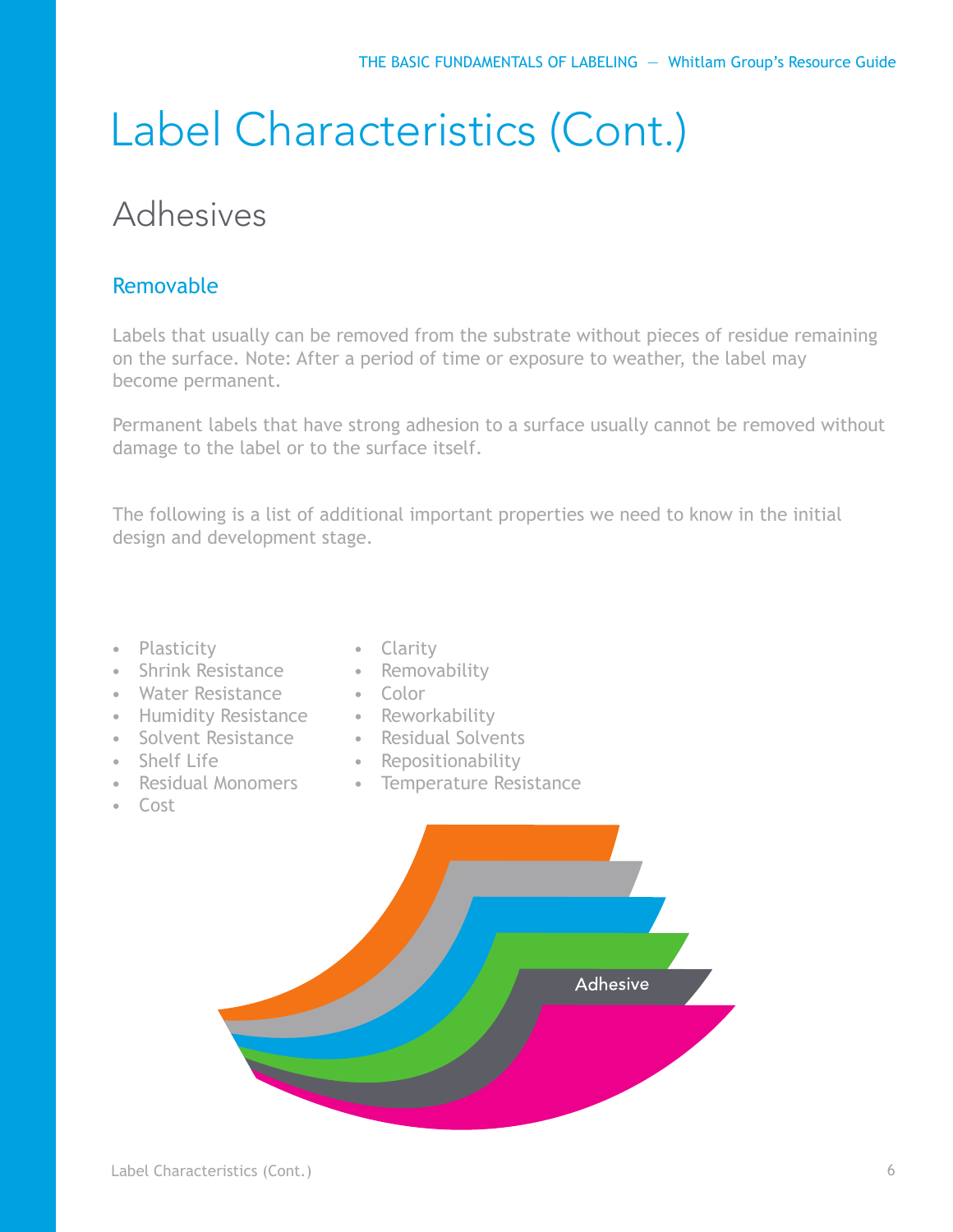# Facestock

We are capable of printing on a variety of materials and films. Let us help you find the right label material to meet your product's requirements and application needs.

### Paper

A natural product made from wood or pulp.

# Foil

A thin layer of aluminum or alloys.

### Film

Films are a synthetic or a plastic type of material.

### Magnet

Paper or film on the top layer, with a flexible magnet as the bottom layer.

# Static Cling

Vinyl facestock, no pressure, sensitive adhesive with a liner.

### Tape

Facestock of paper or film with adhesive, but no liner.

### FDA Approved

Paper or film, direct or indirect food contact.

**Tag** 

Paper stock that is typically 70mm thick.

# **Holographic**

Micro embossed metalized film.

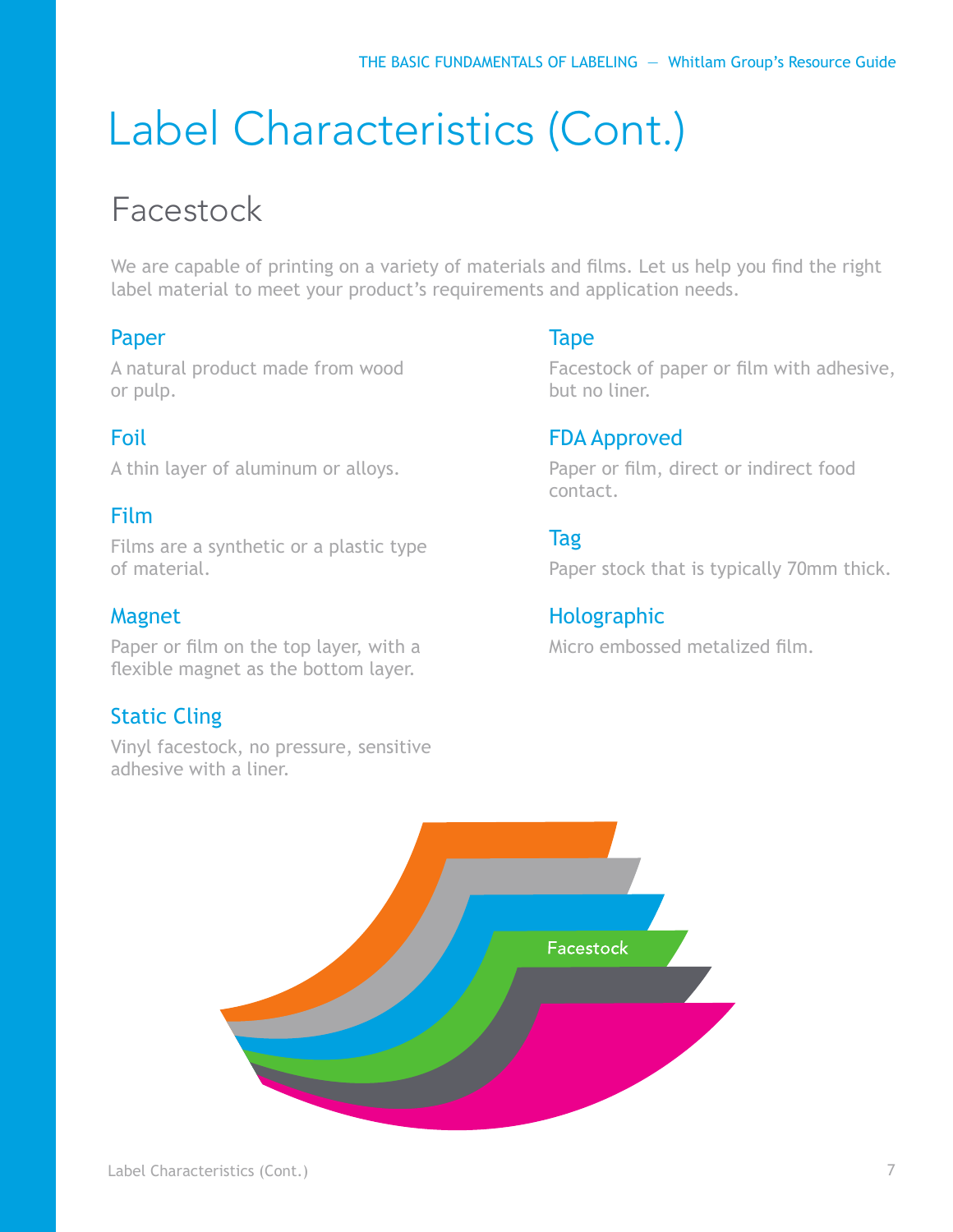# Topcoat

In some cases, it's necessary to protect labels from different environmental conditions. Natural and synthetic resins are used to protect or embellish your printed piece.

# Varnish

A thin, liquid protective coating (either matte or glossy) that is applied to the product. It adds protection and enhances the appearance of the product. It can be applied as an allover coating or it can be applied as a spot coating.

### Laminate

A protective film that is fused to the labels. Lamination can provide a high gloss finish that facilitates resistance to abrasions and chemicals.

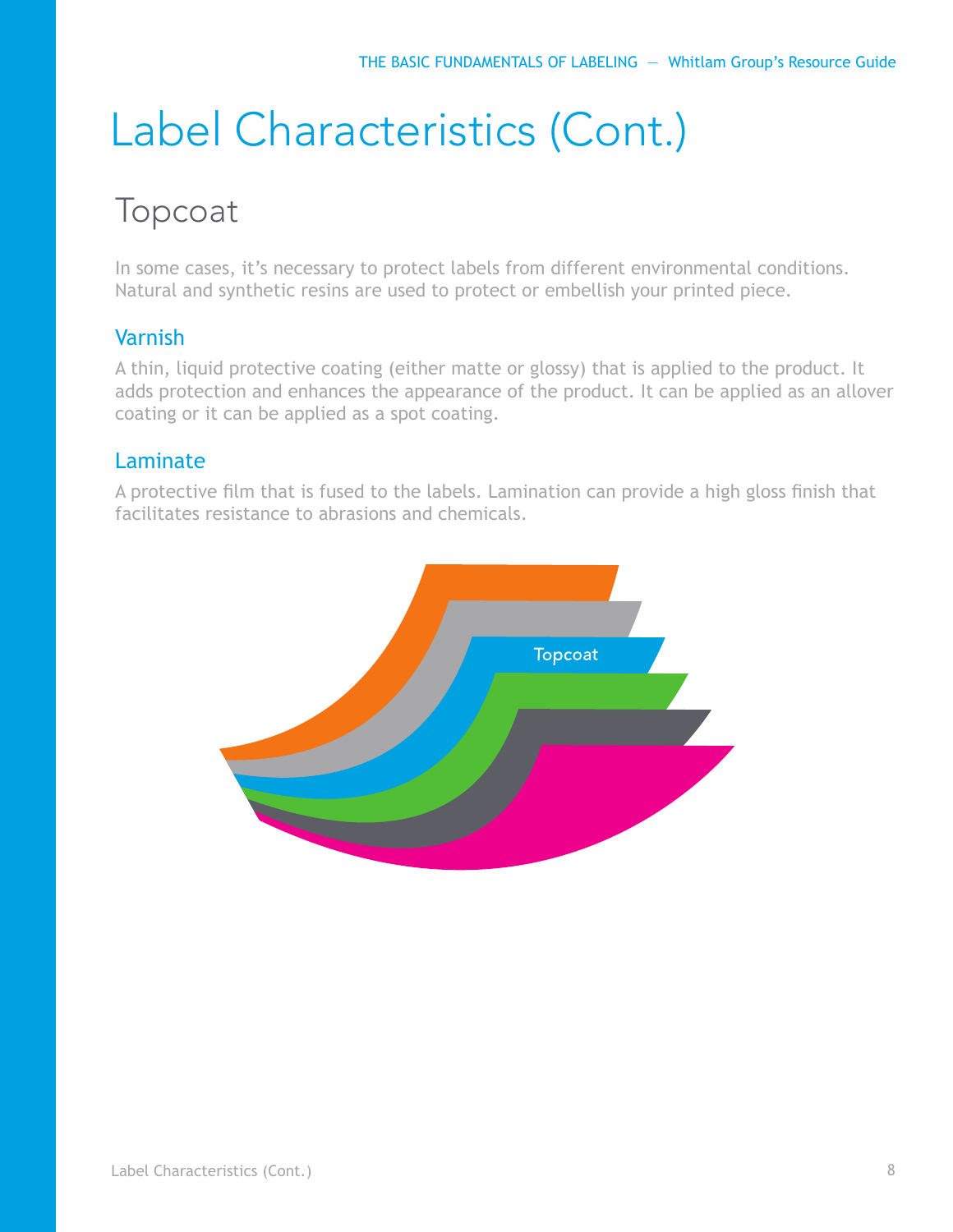# Graphic Layered Ink

We have dedicated technology experts that will find a solution for your specific application needs. We are committed to maintaining high production standards from our ink to our color management systems. We can custom mix our inks to match your specific colors.

# Water-Based Inks

- Low odor
- More cost effective
- More environmentally friendly
- Excellent choice for FDA approved & CMYK application
- Can be used for Scratch 'N' Sniff or scented varnish.
- Metallic, fluorescent, mainly used on paper.

### U.V. Inks

- Excellent abrasion durability, chemical & fade resistant.
- It does have an odor.
- Can be used on paper or film, needs to be top coated for U.V.
- High costs, 100% solid, excellent choice for CMYK printing.

### **Solvents**

- Excellent choice for durable application on film.
- Not as environmentally friendly as other inks.
- Can be used on non top coated films.



### Specialty Inks

- Low odor
- FDA Approved
- Scratch 'N Sniff
- Metallic
- Fluorescent
- Scratch-off
- Thermo-chromatic
- **Scented**
- U.V.
- Water-based
- **Taggants**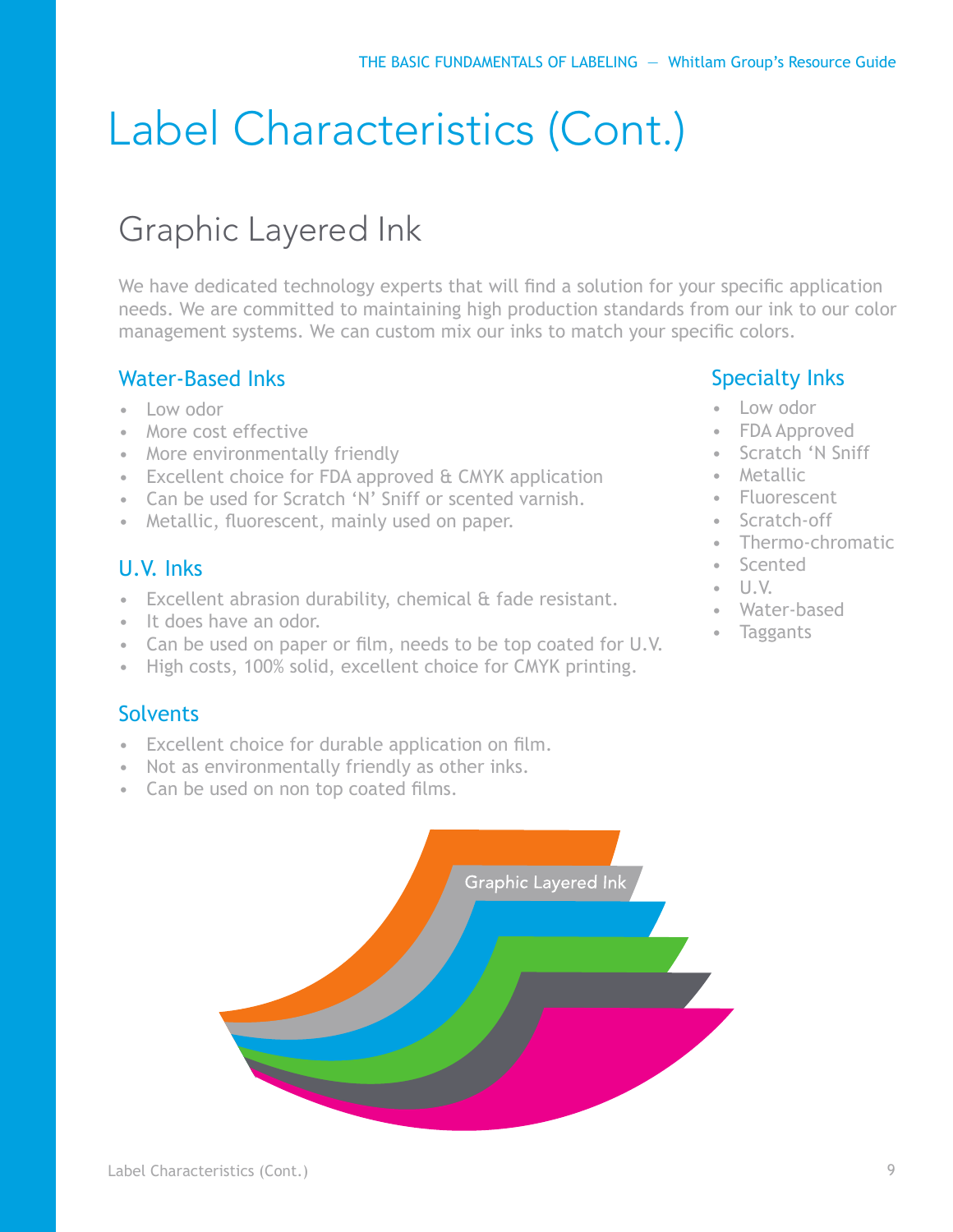# Protective Layer

In some cases, it's necessary to protect labels from different environmental conditions. Natural and synthetic resins are used to protect or embellish your printed piece.

# Varnish

A thin, liquid protective coating (either matte or glossy) that is applied to the product. It adds protection and enhances the appearance of the product. It can be applied as an allover coating or it can be applied as a spot coating.

### Laminate

A protective film that is fused to the labels. Lamination can provide a high gloss finish that facilitates resistance to abrasions and chemicals.

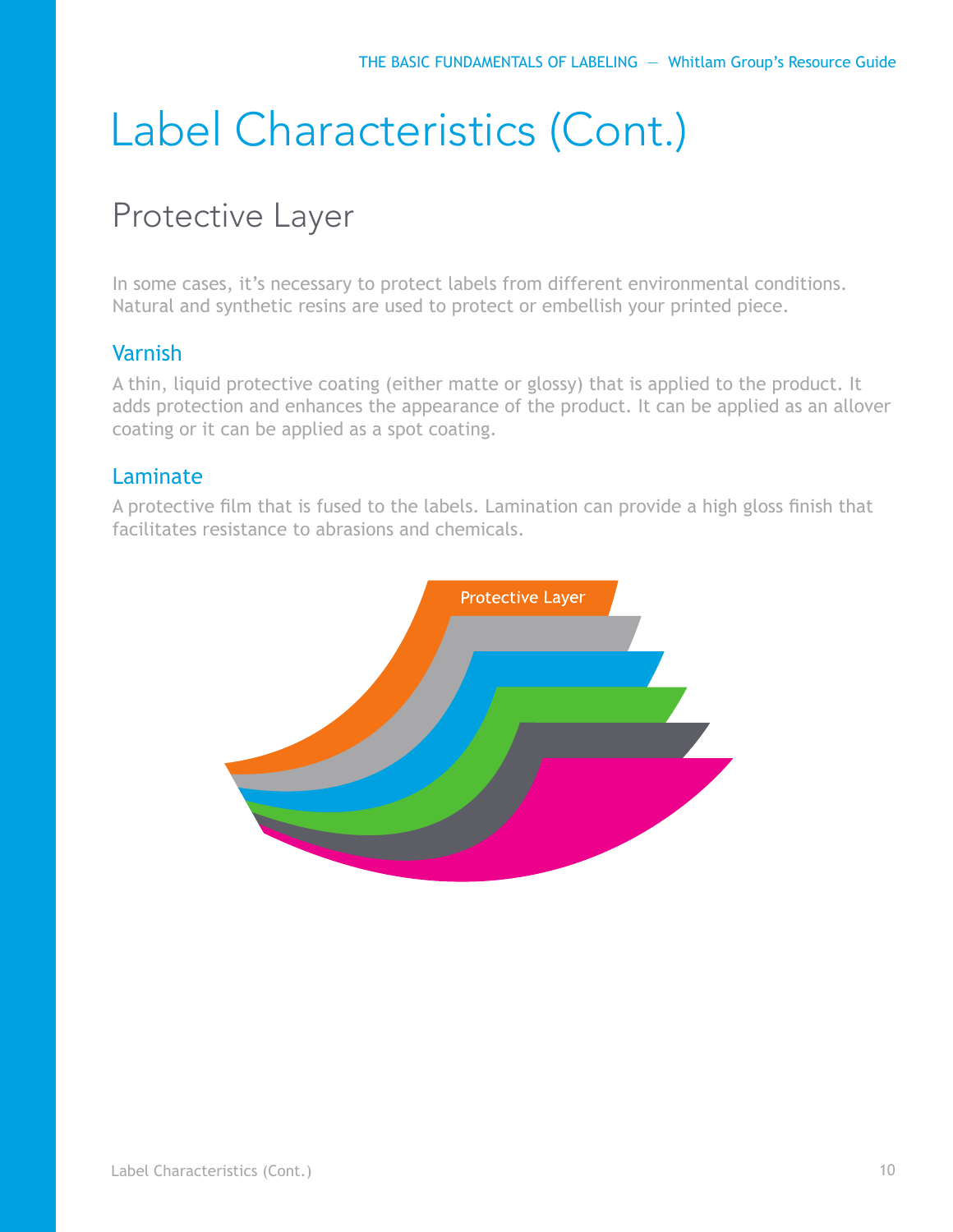# Label Dimensions & Tooling

When starting your design phase, ask yourself this question: How will this label be used?

# **Dimensions**

- Width
- Length
- Corner Radius



# Repeat Length

There are 2 ways to run this label: With the mandatory liner length of 3.125", or the mandatory length of 1.125" running along the web. Typically 1/16" is left on each side of the cavity.





# Label Die Close-Up

An example of a die is shown below. Label production is more efficient when there are more cavities across the die.



# PLEASE NOTE:

The specifications for the gap between labels are made when the die is ordered. No adjustments to the die can be made after a die is manufactured.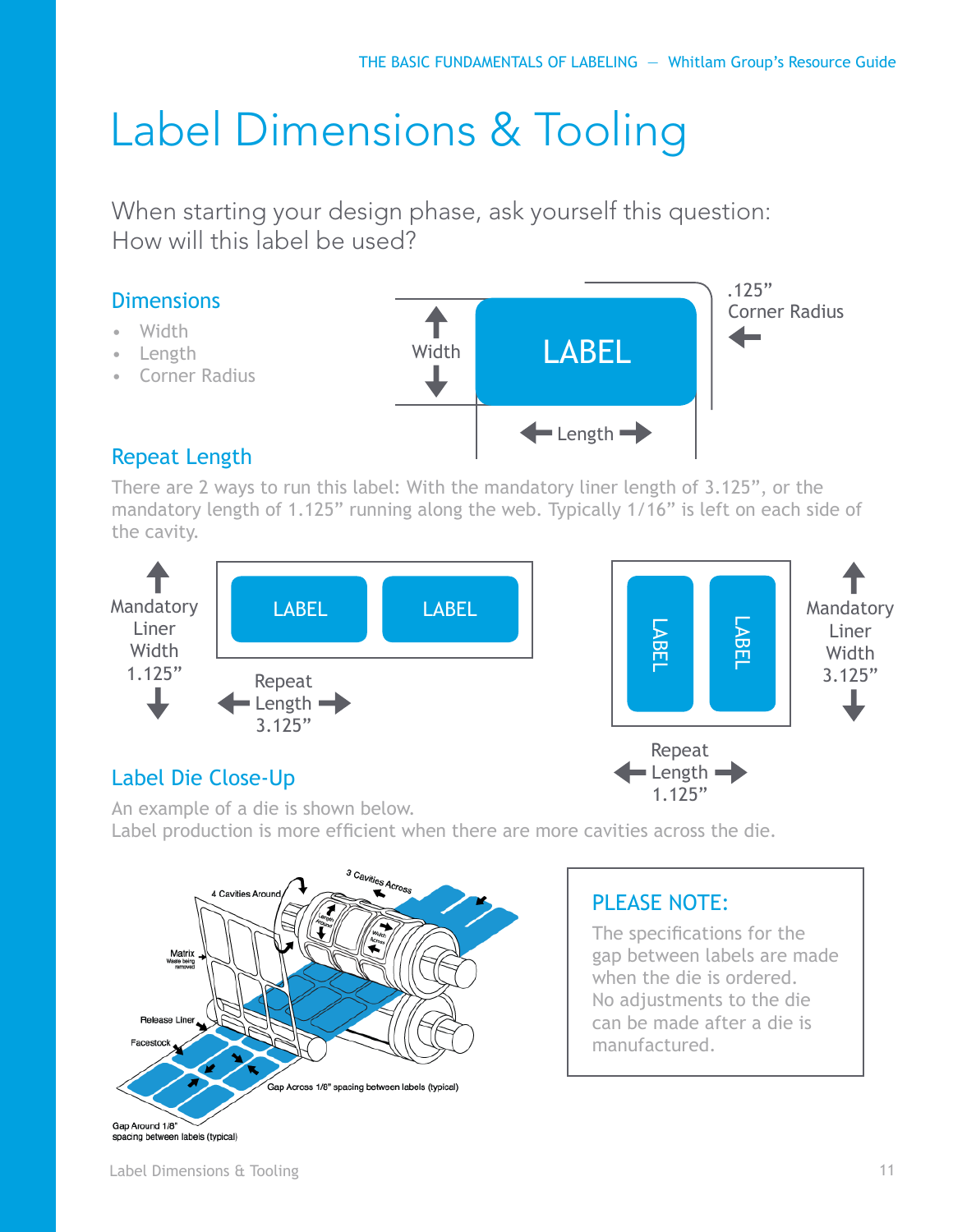# How Will the Label be Applied?

# Machine Applied, Hand Applied, Or Customer Imprinted?

Determine whether the label is being machine applied, hand applied, or customer imprinted.

# Machine Applied Or Imprinted

- Determine the width and length of the label on the roll.
- Are labels wound outside or inside?
- What is the core size? (3" is our standard)
- What is the maximum size of diameter of a roll?
- Are missing labels permitted?

# Imprint Method



### Thermal Transfer (Continuous roll or fan-folded):

• Most commonly used variable data printing process and makes use of elements which are heated and cooled selectively. This is used for variable information printing of batch codes, date codes, sequential numbering text, diagrams and bar codes.

### Direct Thermal (No ribbon with heat sensitive material):

• The main process used for adding additional information, such as product description and bar codes to food product labels.

### Laser (Toner, sheeted, or continuous fan-fold):

• A printing process that uses toner powder, high temperatures and a photo conductive drum to create an image fused onto the facestock.

### Ink Jet (Liquid ink, typically sheeted):

There are two main types of ink jet printing devices: Continuous and drop-on-demand. Ink jet printing can be applied to virtually any surface. It offers a number of benefits for black and white, spot color, or full color digital printing. In order to ensure optimum ink absorption and ink keying properties, an essential requirement for printing bar codes is absolute sharpness of image.

### **Other**

Ink, Pen, Marker, Ink stamp (Any finish form)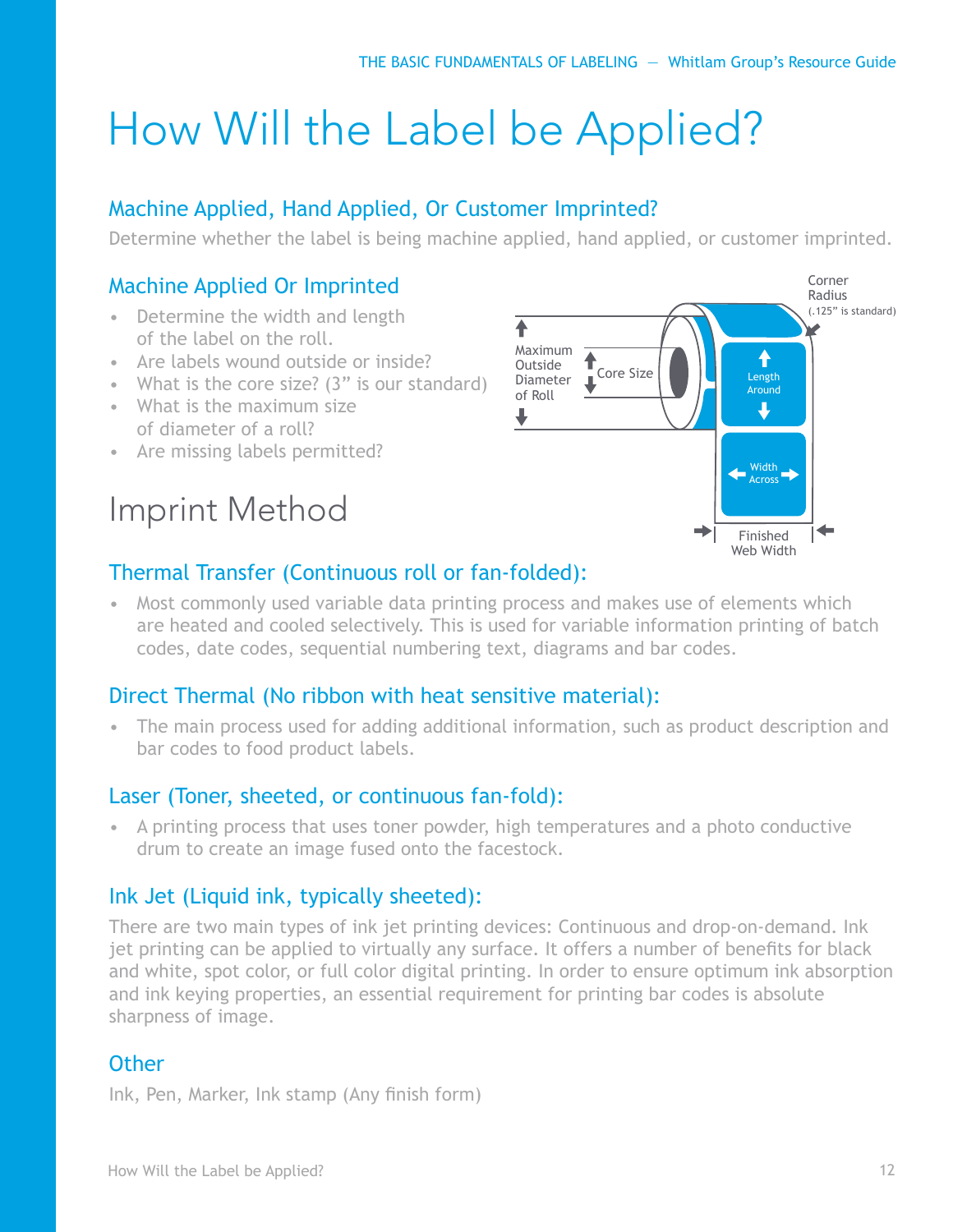# Slitting & Cutting Options

# 1. Perforations

Makes it easier to separate the labels.



| Number of Ties | Cut    | <b>Hold</b> |
|----------------|--------|-------------|
|                | 0.134" | 0.032"      |
|                | 0.093" | 0.032"      |
| 10             | 0.068" | 0.032"      |
| 17             | 0.051" | 0.032"      |

# 2. Underscore

Cut through the liner for easy removal.



# 3. Topscore

Cut through the facestock to the liner. This method could be used to produce a "2 PART" label. The face slit is usually used on sheeted labels to make it easier to peel the facestock away from the liner.

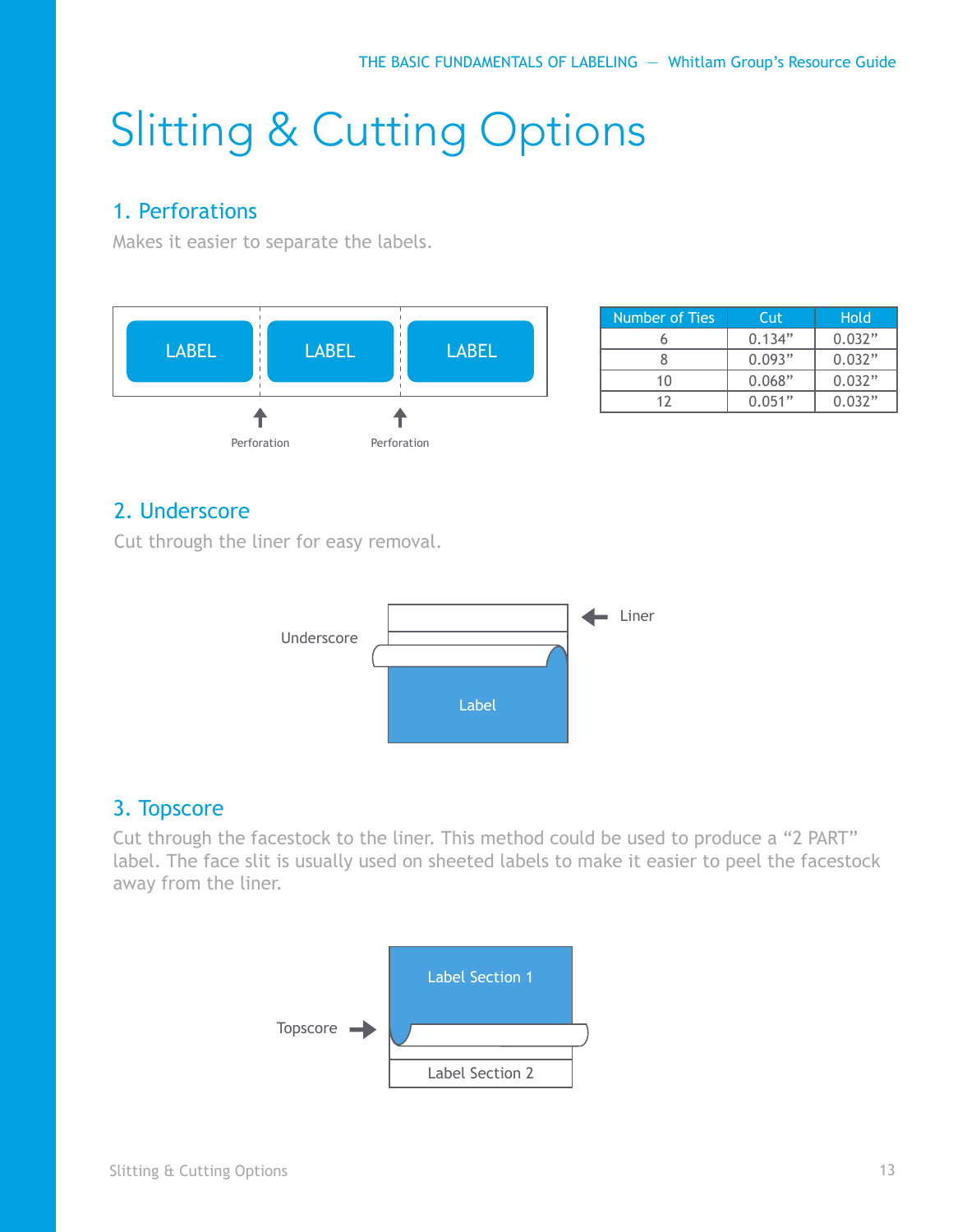# Finishing Format Options

# There are generally 2 types of finishing styles: Die-cut or Butt cut.

# Die-Cut Labels

Labels that have a gap or space (normally 1/16 or 1/8"). There are many die shapes available including square corner, round corner, circle, rectangle, and other special shapes.



# Butt Cut Labels

Labels separated by a single cross-directional cut to the liner. No matrix area exists between labels. Butt cut labels are not suitable for automatic dispensing.

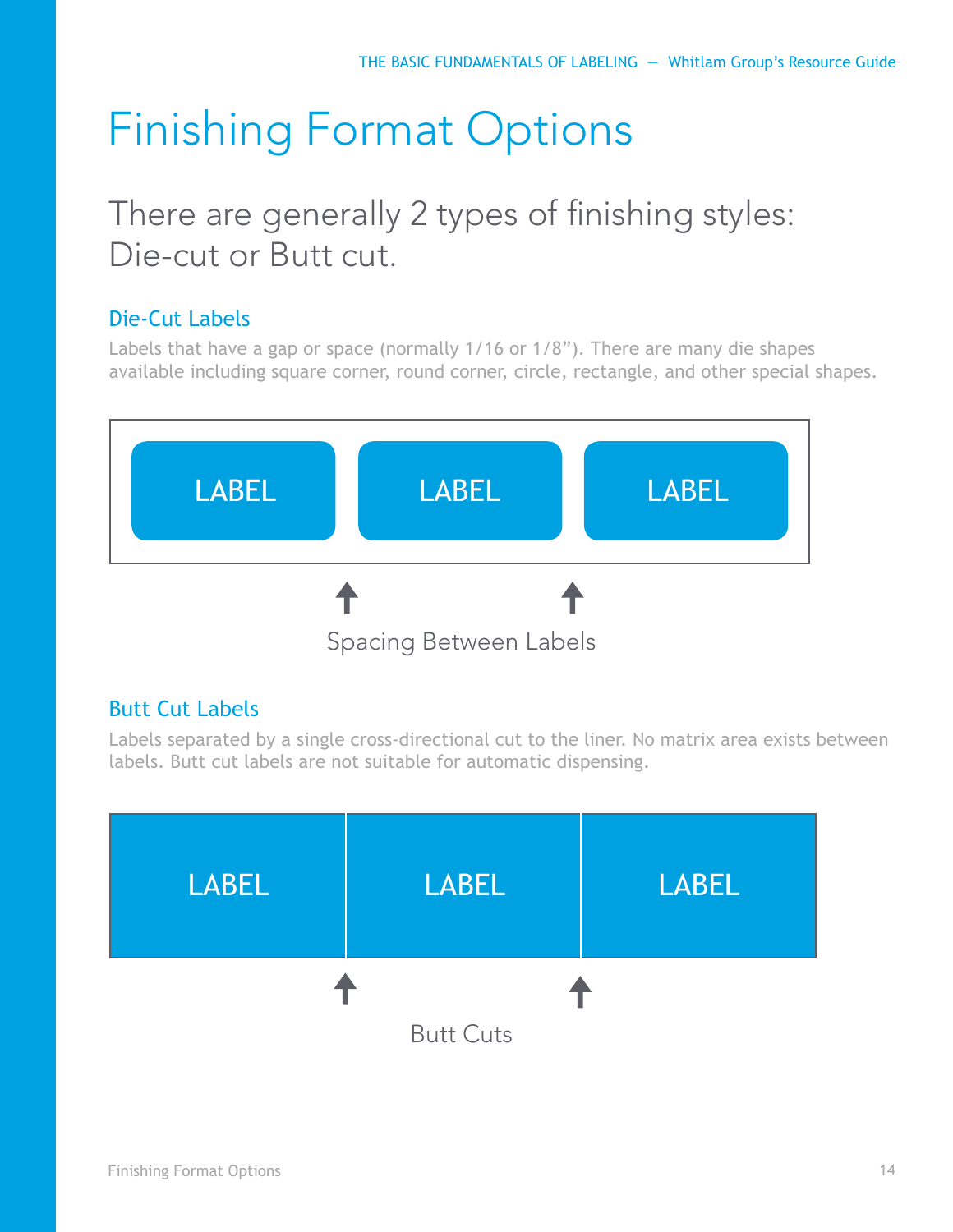# Finishing Format Options (Cont.)

There are generally 3 types of finishing formats: Roll form, Sheeted or Fan-Folded.

# 1. Roll Form

Labels finished spooled or rolled on a core.



# 2. Sheeted

These are individual single sheet labels usually containing a back or top score.

# 3. Fan-Folded

Die-cut labels with a perforation across the liner are folded back and forth along the perforations creating a stack of labels.





# Rewind Position

After completion of printing and die-cutting, the converted label roll is taken from the press to the rewind department to be finished.

# Finishing Roll Form Positions

Wound Outside Wound Inside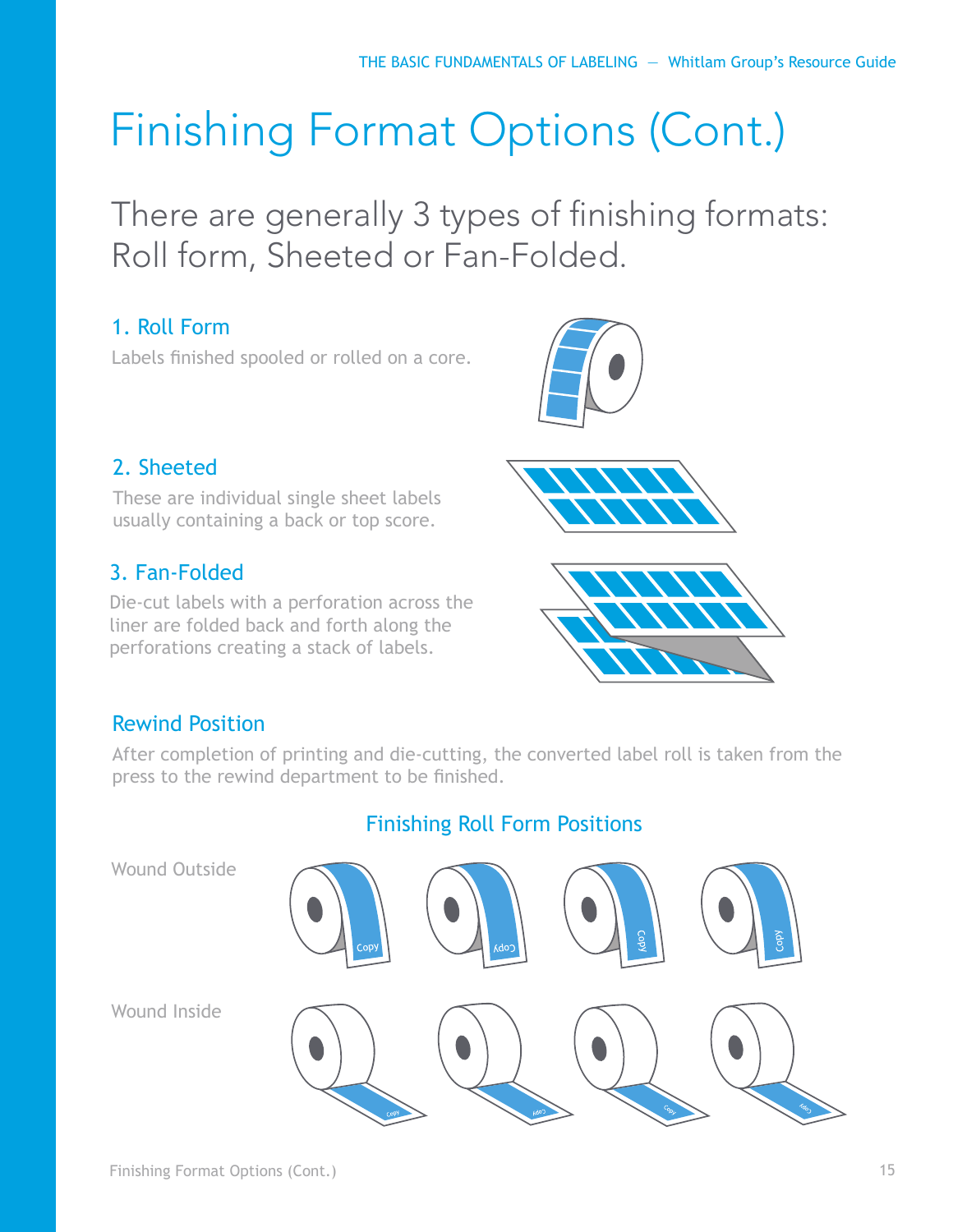# Barcodes & Variable Printing

We offer a variety of numbering formats to meet all of our customers' needs, from static barcodes to consecutive numbering. Static bar codes, such as UPC codes, provide fast product identification at the point of sale. Whitlam Group prints bar codes in conformance with any specification.



### Barcodes are a Standard

A series of vertical bars of varying widths, in which each of the digits, zero through nine, are represented by a different pattern of bars that can be read by a laser scanner. The bars are commonly found on consumer products, usually for inventory control.

### Consecutive Numbering

Consecutive numbered labels are traditionally used as a method to identify products in a unique way. Adding the barcode to the same label allows the end-user to track products, record the date of manufacture, monitor engineering revisions, and provide other information that can be linked to the sequential number of the product.



# QR (Quick Response) Codes

A QR (Quick Response) code is a two dimensional matrix bar code that can store information. By carrying information in both directions, QR codes can consist of up to several hundred times the amount of data in ordinary bar codes



# Variable Printing

Variable printing is when each printed piece is different and/or personalized. This type of information is also referred to as Personalization, 1:1 Marketing, Variable Data Printing (VDP), Versioning, Direct Marketing, and much more. The data fields and the images are called variables because they change, or vary, for each copy. Variable printing with different data is often used for warehousing, distribution, shipping, storage, tracking, etc. This variable information may be in the form of variable text, barcodes, sequential numbers, batch codes, date codes, etc.

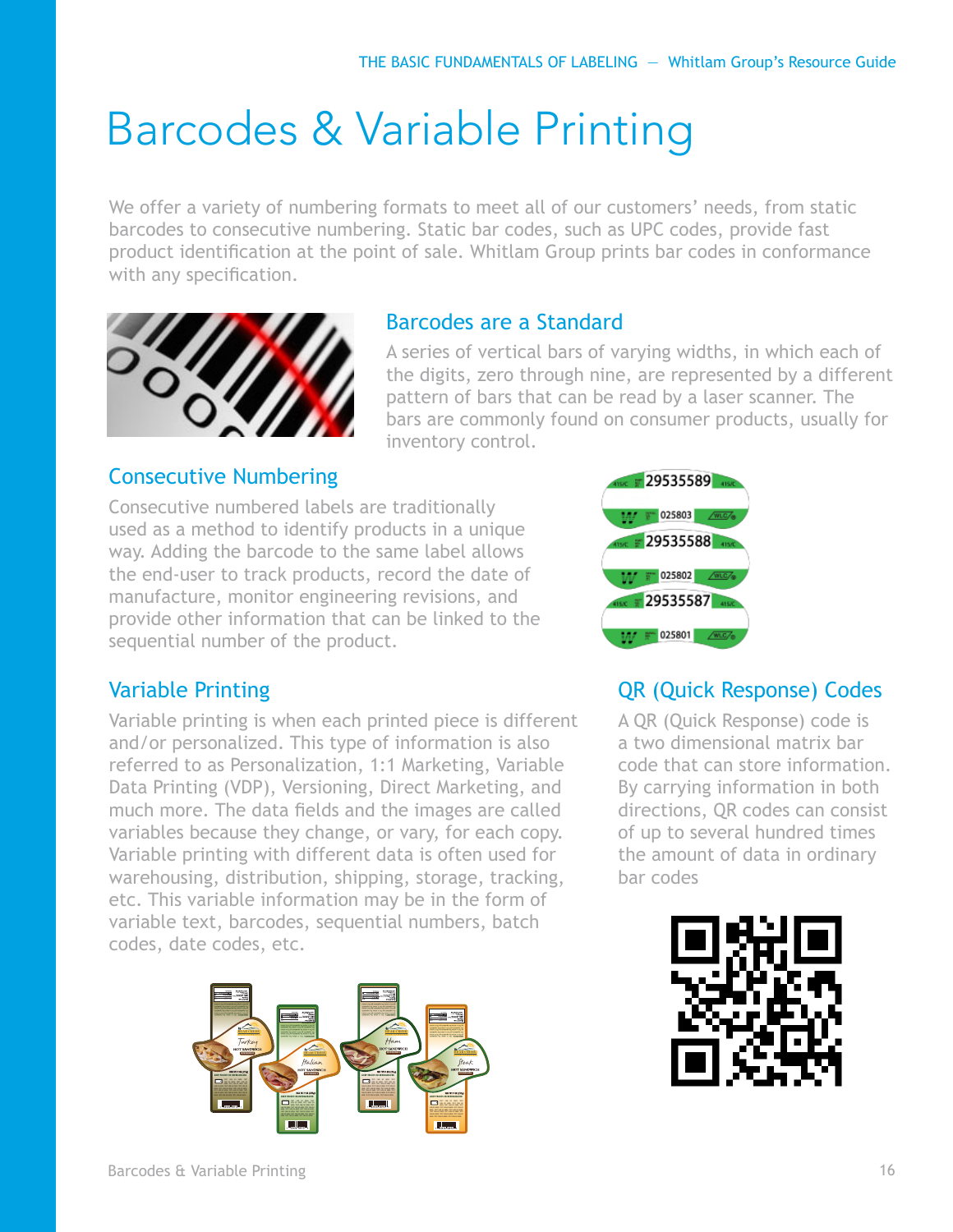# Barcodes & Variable Printing (Cont.)

# Barcode Symbologies

# 1D **CODE 128 GS1-128 CODE 39** \* C O D E 3 9 \* **UPC-A UPC-E INTERLEAVED 2 OF 5** 23 45 67 89 10 12 13 **CODABAR CODE 93 MSI (MODIFIED PLESSEY)** CODE93 12345678

2D

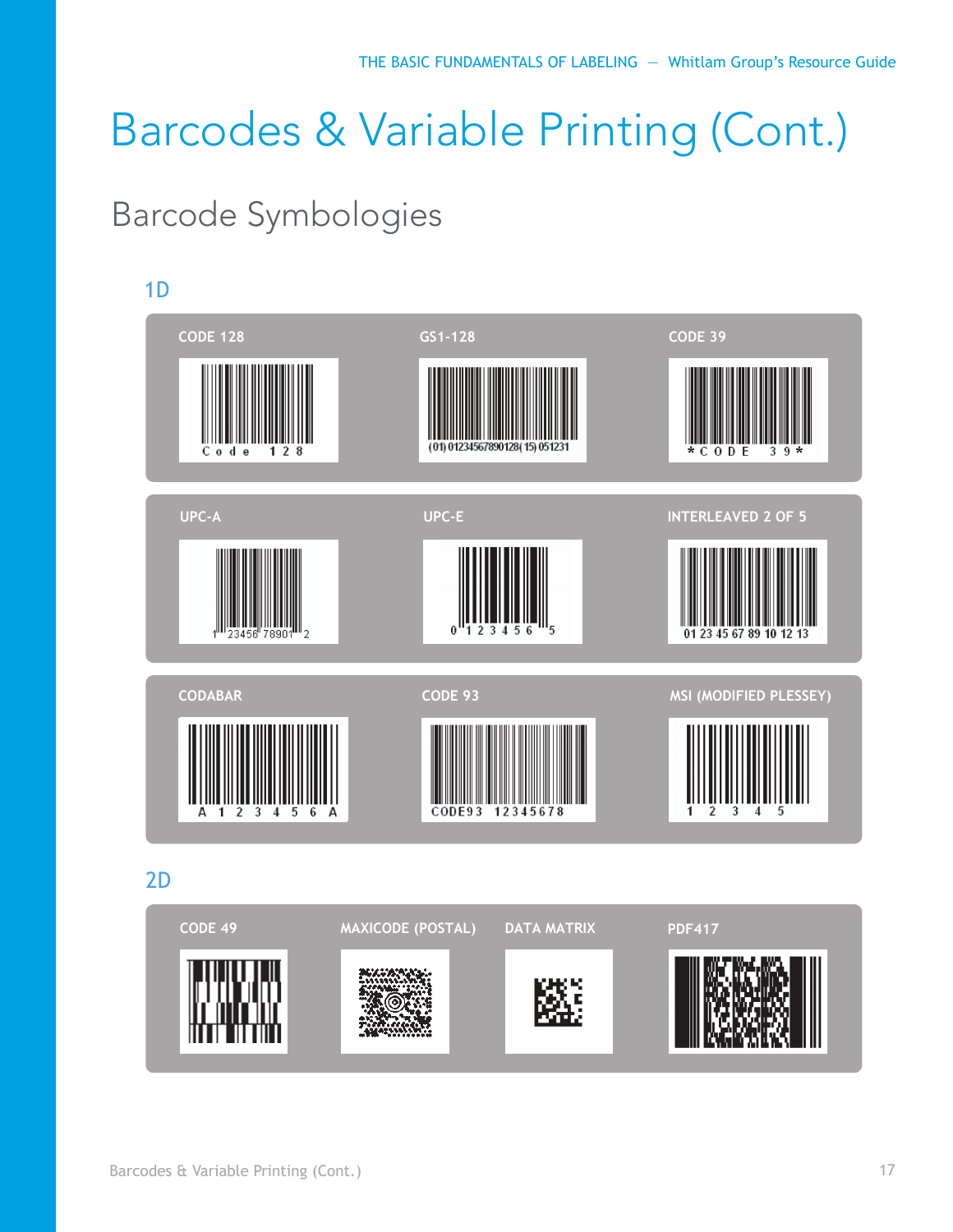# Label Terminology

#### ABC (ANTI-BLOCK COATING)

Applied to the back side of the liner to prevent label transfer to the liner back when rolls of labels are unwound. This is generally used with film facestocks or heavy adhesive coat weights.

#### ABRASION RESISTANCE

The degree to which a label surface, including printing and protective coatings, is able to resist rubbing or wearing away by friction.

#### ACCELERATED AGING

This is a test procedure for subjecting PS label stock to special environmental conditions in order to predict the course of natural aging but in a far shorter period of time.

#### ACRYLIC ADHESIVE

PS adhesive base on acrylic polymers. This can be coated as a solvent or emulsion system. This type of adhesive is noted for excellent stability in outdoor exposure.

#### **ADHESION**

A measurement of the force required to remove a label from a substrate.

#### **ADHESIVE**

Pressure–sensitive or heat-activated coating used to bond the film to the application surface.

#### ADHESIVE FAILURE

A partial or total lifting of the label from the substrate.

#### ADHESIVE RESIDUE

The adhesive remaining behind on a substrate when a PS label is removed.

#### ADHESIVE TRANSFER

The transfer of adhesive from its normal position to the surface from which it was removed. Transfer tape demonstrates this phenomenon because of the differential release on the release liner.

#### ADHESIVE TYPES

• Cold/Freezer Temperature Enables a pressure-sensitive label to adhere when applied to refrigerated or frozen substrates.

• Permanent

High adhesion: usually cannot be removed without damaging or destroying the label.

• Removable

Low adhesion; usually can be removed from the substrate without pieces remaining on the surface. May cause damage to the surface of some materials. After a period of time or exposure to weather, the removable label will become permanent.

**Textile** An adhesive that removes cleanly from fabric. If left on the fabric for extreme periods of time, staining may occur. Should not be used on velvet, furs, suede, leather or plastic.

• Ultra Removable (Repositionable) Adhesive that allows a label to be reapplied in another area up to a certain period of time after application.

#### APPLICATION TEMPERATURE

Temperature of a substrate or label material at the time the label will be applied. Testing is recommended when approaching minimum application temperature.

#### **BARCODE**

A pattern of vertical bar and spaces which represent characters of data that is readable with optical scanning devices.

#### BARCODE VERIFICATION

Tests the quality and readability of printed barcodes.

#### BASIS WEIGHT

The weight of a ream of paper. Traditional version is given in pounds per ream, while the modern version is given in grams per square meter.

#### BIAXIALLY ORIENTED POLYPROPYLENE (BOPP)

A film which is extended and stretched in both the machine and cross direction. This stretching improves physical properties over non-oriented polypropylene.

#### **BLEED**

When the printed image extends beyond the trim edge of the label.

#### BOND STRENGTH

The amount of force required to separate the joined surfaces.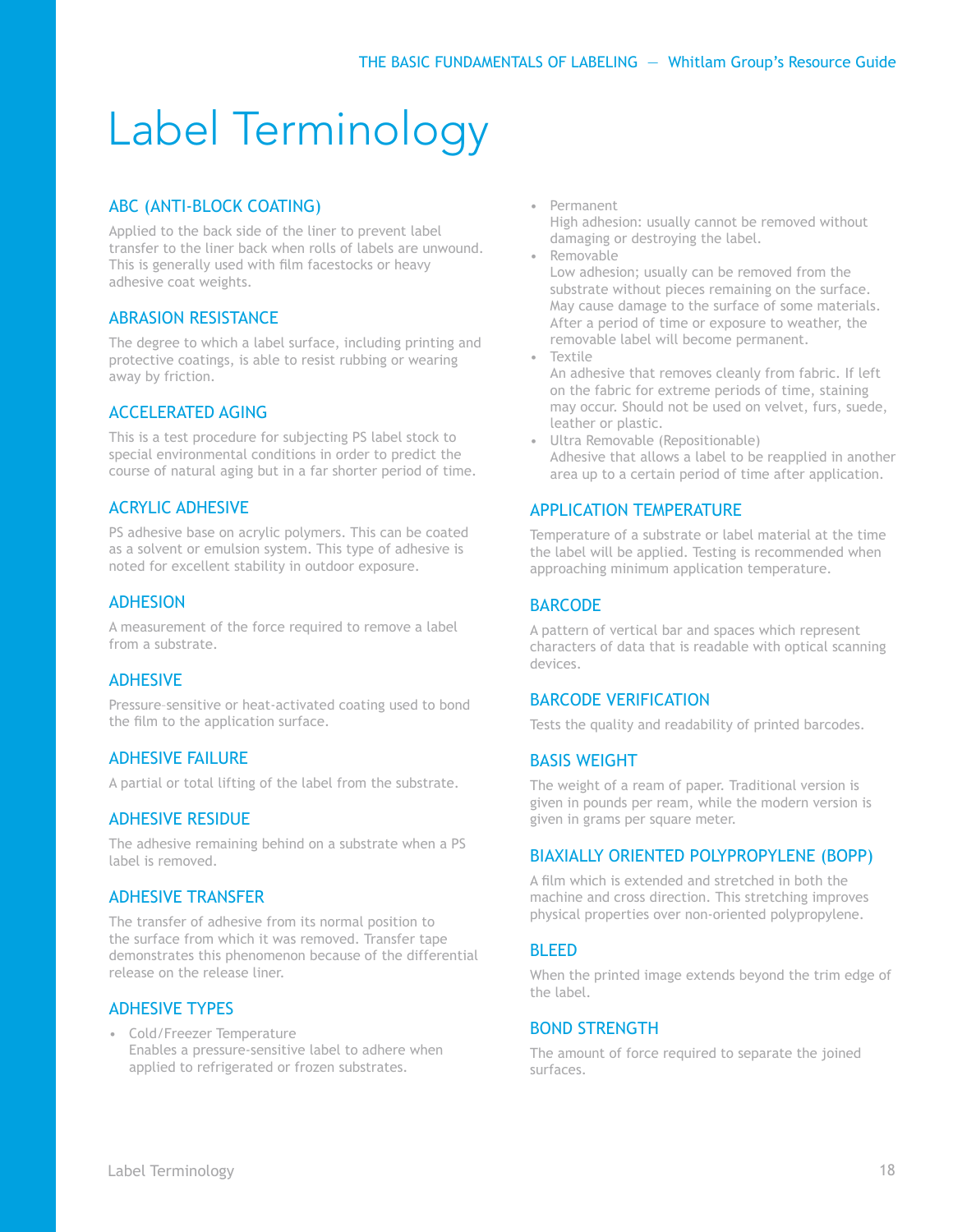#### BUTT CUT LABELS

Labels separated by a single cross-direction cut to the liner. No matrix area exists between labels. Butt cut labels are not suitable for automatic dispensing.

#### **CARRIER**

Refers to the backing material the pressure-sensitive labels are protected by. Also known as the release liner.

#### CAST COATED

Coated paper dried under pressure against a polished cylinder that produces a high-gloss finish to the paper.

#### CHEMICAL RESISTANCE

The resistance of a material to the deteriorating effects of exposure to various chemicals under specified conditions.

#### COATED PAPER

General term applying to all papers which have been surface coated with pigments.

#### **COATER**

A machine used to apply adhesive to backing and/or carriers to produce a pressure-sensitive tape which is composed of an unwind stand, coating devices, rollers, ovens and a wind-up stand.

#### COATING

A material, usually liquid, used to form a film that covers a surface. Its function is to decorate and/or protect the surface from destructive agents or the environment.

#### COHESIVE STRENGTH

The internal strength of an adhesive and its ability to resist splitting caused by external forces. It is measured by its resistance to forces parallel to the surface. Good cohesion is necessary for clean removal.

#### COLD TEMPERATURE APPLICATION

Typically when an adhesive will enable a PS label to adhere when applied to refrigerated or frozen substrates, generally +35 degrees F or colder.

#### **CONFORMABILITY**

The ability of a PS material to yield or conform to the contours of a curved or rough surface.

#### CONTINUOUS LABEL

Fan-folded labels manufactured from a continuous web of label stock which is not cut into units prior to execution. Continuous labels are mostly used for data processing applications.

#### COUPON BASE

A 2 layered film product with adhesive and protective liner. When used in combination with another pressuresensitive coated facestock, it affords the label converter the capability of manufacturing a redemption coupon that has a lift tab and is printed on both sides. A clear film remains on the labeled item after the coupon has been removed.

#### CROSS DIRECTION (CD)

In paper, the direction across the grain. Paper is weaker and more sensitive to change in relative humidity in the cross direction than in the grain direction.

#### CSA (CANADIAN STANDARD ASSOCATION)

A widely respected authority on safety standards, performance standards, and certification.

#### DE-LAMINATION

The separation of a material into layers, in a direction approximately parallel to the surface. For instance, if a facestock separated from the liner during processing.

#### DESTRUCTIBLE LABEL

A pressure-sensitive construction made with low-strength facestock so that attempted removal will usually result in destruction of the label.

#### DIE

Any of a variety of tools or devices used for cutting material into a desired shape.

#### DIE CUT LABEL

Pressure-sensitive labels mounted on a release liner from which the matrix has been removed.

#### DIE CUTTING

The process of using dies or sharp steel rules to cut labels into various shapes.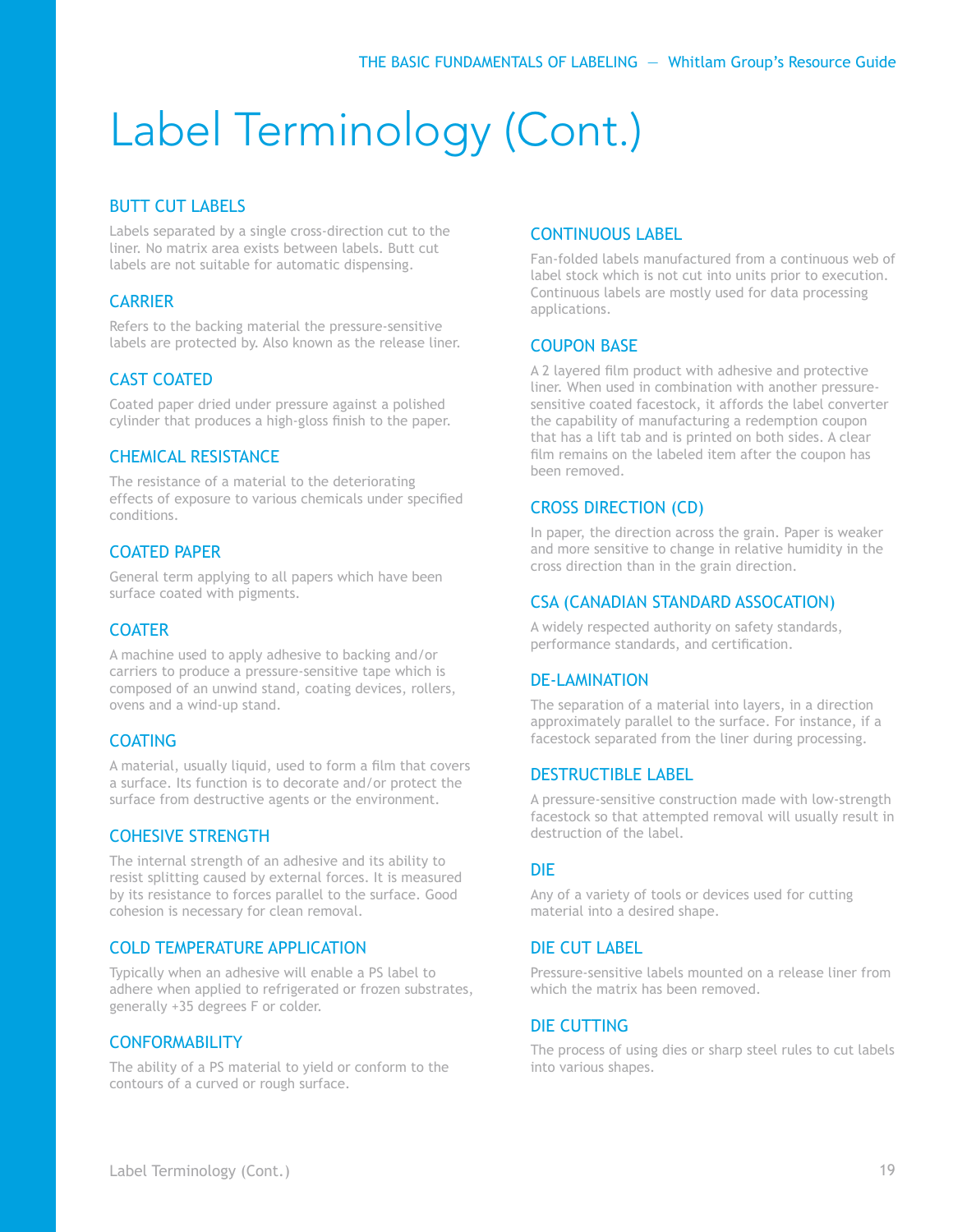#### DIE LINES

A hand drawn or computer-generated layout of the die cut shape(s).

#### DIE LOAD MONITORS

Gauges that indicate the amount of pressure exerted on rotary dies.

#### DIRECT THERMAL

A specialized printing technology that forms images by using rapidly heated pins which selectively activate a heat-sensitive coating applied to the facestock.

#### DOCTOR BLADE

An adjustable knife-like bar which controls the amount of adhesive on the glue wheel.

#### DWELL

The time during which a PS material remains on a surface before test is performed.

#### EDGE CURL

The peeling back or lifting of the outer edge of a tape which has been applied in a curve.

#### EDGE LIFT

The tendency of the edge of a label to rise off the surface of the substrate. This condition occurs most frequently on small diameter curved surfaces. Resistance to edge life is dependent on the bond strength of the adhesive and the flexibility of the facestock.

#### EDM (ELECTRONIC DISCHARGE MEDIUM)

An electronic discharge method of manufacturing rotary dies.

#### EDP (ELECTRONIC DATA PROCESSING)

Data processing by electronic equipment. Pressuresensitive labels produced for imprinting on this equipment incorporate line hole punching and perforations.

#### **ELONGATION**

The increase in length of a material produced by extending it to the point of rupture.

#### **EMBOSSING**

Impressing an image in relief to achieve a raised surface by overprinting, or on blank paper (called blind embossing).

#### EMULSION ADHESIVE

An adhesive in which a polymer resin is dispersed in water. These adhesives are more environmentally friendly than solvent based adhesives.

#### EXPOSURE TEMPERATURE

The temperature that a labeled product is exposed to.

#### EXTRUDE

To expel or force through a measured orifice to apply a molten thermoplastic adhesive onto a web.

#### **FACE SLIT**

A slit in the face material of a pressure-sensitive product to facilitate removal OF the liner/carrier.

#### **FACESTOCK**

Film or other specialty paper, fabric, or membrane to which the topcoat and adhesive are anchored. Carries graphics to the application surface, functions as a protective laminate, provides a barrier to moisture or vapor, and also functions as a spacer material in a layered construction.

#### FAN FOLD

Sometimes referred to as "zigzag fold." The put-up of pressure-sensitive labels on a continuous backing in such a way as to form a flat pack.

#### FDA (FOOD AND DRUG ADMINISTRATION)

Regulations for PS applications apply to the following: (1) Direct food contact - such as labeling of fruit and vegetable with an edible skin; (2) Indirect food contact - where incident between an adhesive and food may be possible. Facestock: (1) Contact between paper and dry foods; (2) Contact between paper and aqueous and/or fatty foods.

#### FILM

Acetate, polyester, polyethylene vinyl and other polymeric. Face material manufacturing from synthetic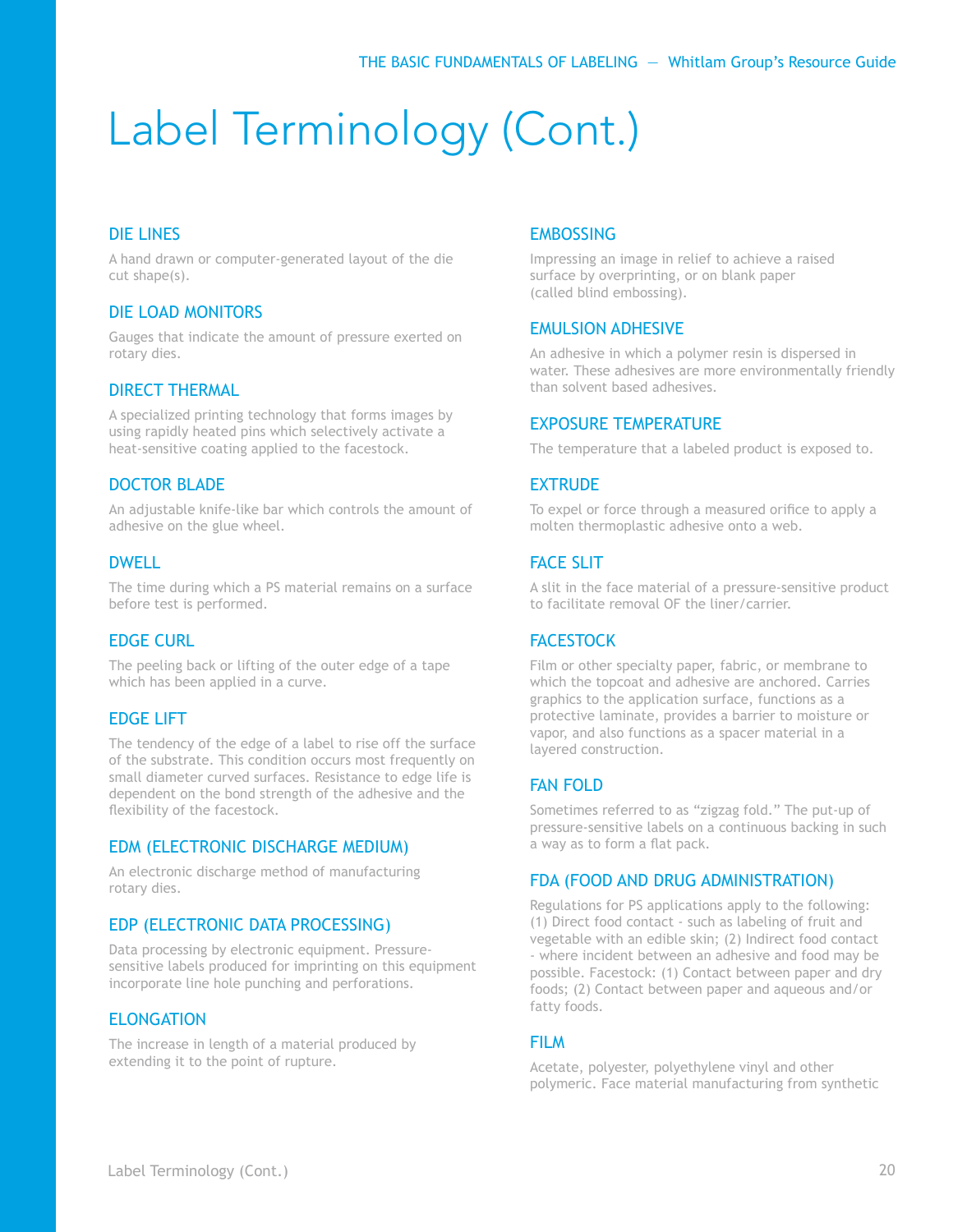high molecular weight polymers.

#### FINISH

The surface property of a paper or film determined by its texture and gloss. A gloss finish, for example, can be shiny and highly reflective, while a matte finish is generally dull and reflects little light.

#### FLAME RESISTANT

The ability of a tape to withstand exposure to a flame. Flame resistant (fire-retardant and self-extinguishing) materials will burn when exposed to flame, but will not continue to burn after the flame is removed. Burning rate, smoke density, toxicity of fumes, and melt drippings are important factors in assessing flame resistance.

#### **FI AMMABILITY**

Measures the ability of the label to support combustion or burn at a specified rate.

#### FLEXOGRAPHIC PRINTING

A method of rotary printing which employs flexible plates, rotary die cutting, rapid-drying inks, in-line lamination, and other converting operations.

#### **FLUID IMMERSION**

Tests the ability of the label to resist the effects of a wide variety of chemicals.

#### FOGGING

Tests the ability of the label to maintain a specified gloss level under the influence of fog and moisture.

#### FOUR-COLOR PROCESS (CMYK)

The process of reproducing full-color printed images. The image must be converted to a set of halftone screened negatives which are a series of dots of various sizes. A halftone negative is made for each of the separate color components of the image (cyan, magenta, yellow, and black). These color separations are made into printing plates, one for each color, and when printed, the overlapping dots of the color components reproduce a full-color image.

#### GRAVURE PRINTING

A printing process that employs minute engraved wells. Deeply etched wells carry more ink than a raised surface and print darker values. A doctor blade wipes excess ink from the cylindrical printing surface.

#### HEAT ACTIVATED

To soften a dried thermo-plastic adhesive film to a sticky stage by applying heat. After bringing the adhesive to its melting point, the process of bonding can then take place.

#### HEAT AGING

A controlled environment is used to provide an indication of any deterioration of an end use or finished product.

#### HEAT RESISTANCE

The property of a material which inhibits the occurrence of physical or chemical changes caused by exposure to high temperatures.

#### HEAT TRANSFER DECORATION

Used for the decoration of containers and bottles to provide colorful, crisp, high impact graphics. The process uses reverse-printed colors from a web to decorate glass, metal, and plastic containers with a so called "no-label" look. End user sectors for heat transfer decoration include personal care, household products, food & beverage products, and industrial sectors.

#### HIGH TEMPERATURE APPLICATION

Typically this is when an adhesive will enable a PS label to withstand sustained elevated temperatures (+200 degrees F or higher).

#### HOT MELT

A pressure-sensitive adhesive applied to the liner or backing in a hot molten form which cools to form a conventional pressure-sensitive adhesive.

#### HOT STAMPING

A decorating process in which the desired image is transferred to a substrate by a heated, positive copy die. Images are normally limited to one color positive copy line.

#### IMPREGNATED PAPER

This is a general term for soft porous papers which are permeated, instead of simply coated, with solutions or compounds of various types.

#### IMPRESSION CYLINDER

In printing, the cylinder on a printing press against which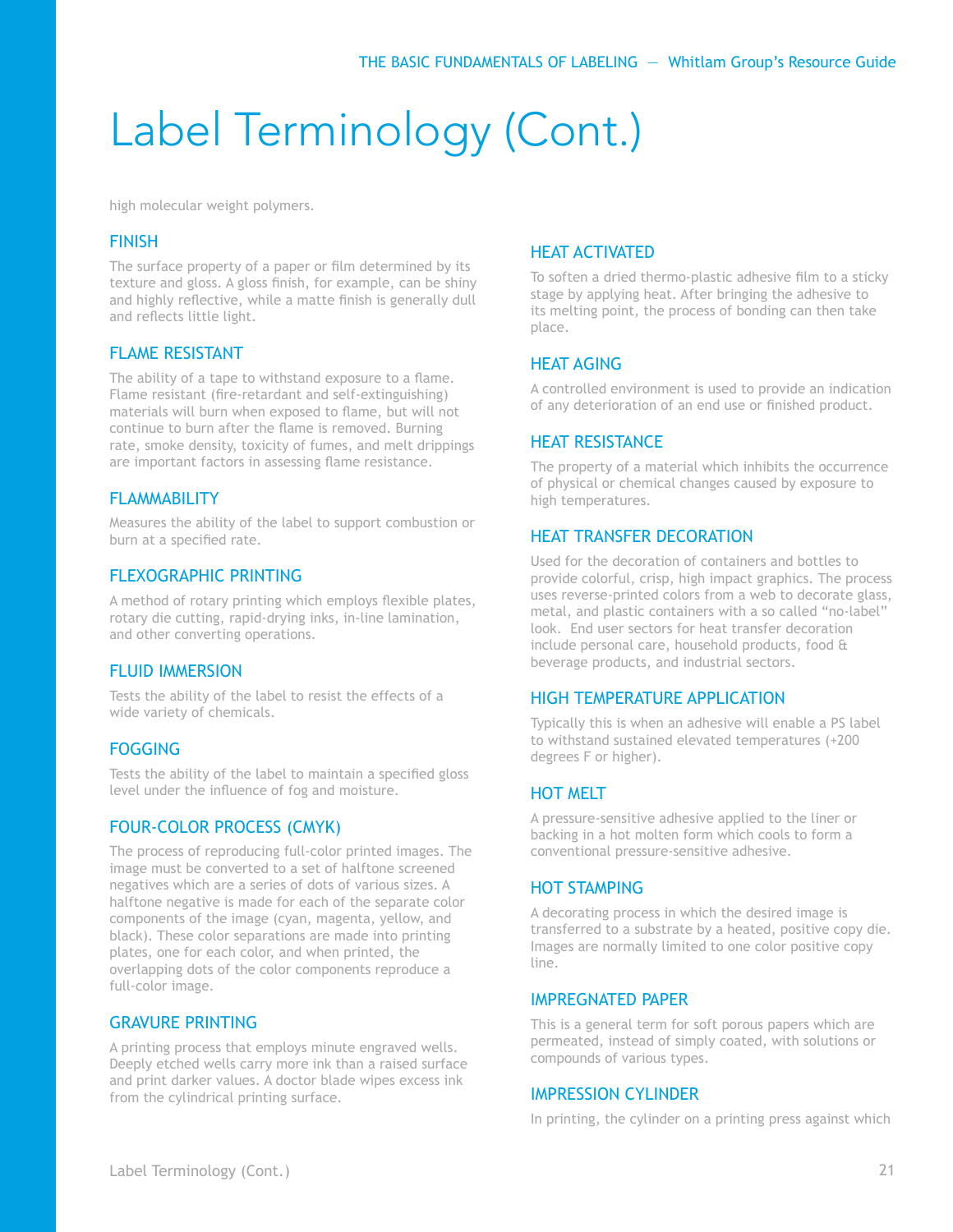paper picks up the impression from the inked plate in direct printing, or the blanket in offset printing.

#### INITIAL TACK

Adhesives usually have two adhesive stages: (1) Initial tack - when adhesive is sticky enough to hold parts together; (2) Set - when the adhesives has firmly bonded to the label.

#### INKJET PRINTING

A method of printing that projects liquid ink a drop at a time against a substrate.

#### LABEL

The functional portion of a pressure-sensitive construction comprising the face sheet and adhesive, die cut into various shapes.

#### LAMINATE

A protective film that is fused to the labels. Lamination can provide a high gloss finish that facilitates resistance to abrasions and chemicals.

#### LASER PRINTING

A non-impact electrophotographic process utilizing a laser beam to scan the surface of the drum which creates a latent image that attracts toner. The toner is then transfer fused into the print surface.

#### LATEX PAPER

Impregnated Paper, Saturated Paper. Paper manufactured by two major processes: (1) the latex is incorporated with the fibers in the beater to form each sheet; (2) a preformed web of absorbent fiber is saturated properly with latex. The papers are characterized by strength, folding endurance, water resistance, flexibility, durability and resistance to abrasion.

#### LAY FLAT

Typically refers to a liner or the entire construction of a label material that is good for sheeted applications, or has good non-curling characteristics.

#### LEXAN™

A polycarbonate film material that comes in velvet embossed and a gloss finish.

#### LINER

Supports the product through manufacturing and life of use. Protects adhesive until it is applied to the end use surface.

#### Label Terminology (Cont.) 22

#### MATTE FINISH

A dull finish or deglossed surface.

#### METALIZED FILM

A plastic or resinous film that has been coated on one side with a very thin layer of metal. This is usually a vacuum metalized processed film.

#### METALLIC FOILING / DECORATIVE LABELING

A flexible and thin metal layer used as a label's face material. Can use metallic paper or films, inks, or hot/ cold foiling on your label.

#### MILS

Used in describing the thickness of films, adhesives, liners, or the entire material construction. The term means thousandths of an inch (2 mils =.002").

#### MINIMUM APPLICATION TEMPERATURE

The lowest temperature at which an adhesive will function.

#### MSI

Abbreviation for one thousand square inches (1,000 S.I.). This is a unit of measurement that label material is purchased and sold in.

#### MYLAR™

A polyester film material.

#### OFFSET PRINTING

An indirect printing process where an impression of letters and/or a design on a flat plate is printed on a rubber blanketed cylinder, then pressed against paper to transfer the ink.

#### **OOZING**

A "squeezing out" of the adhesive from under the backing.

#### **OPACITY**

Property of a paper or film which prevents "show through" of dark printing on or in contact with the backside of the sheet. This is opposite of transparency.

#### OPAQUE INK

An ink that conceals all color beneath it.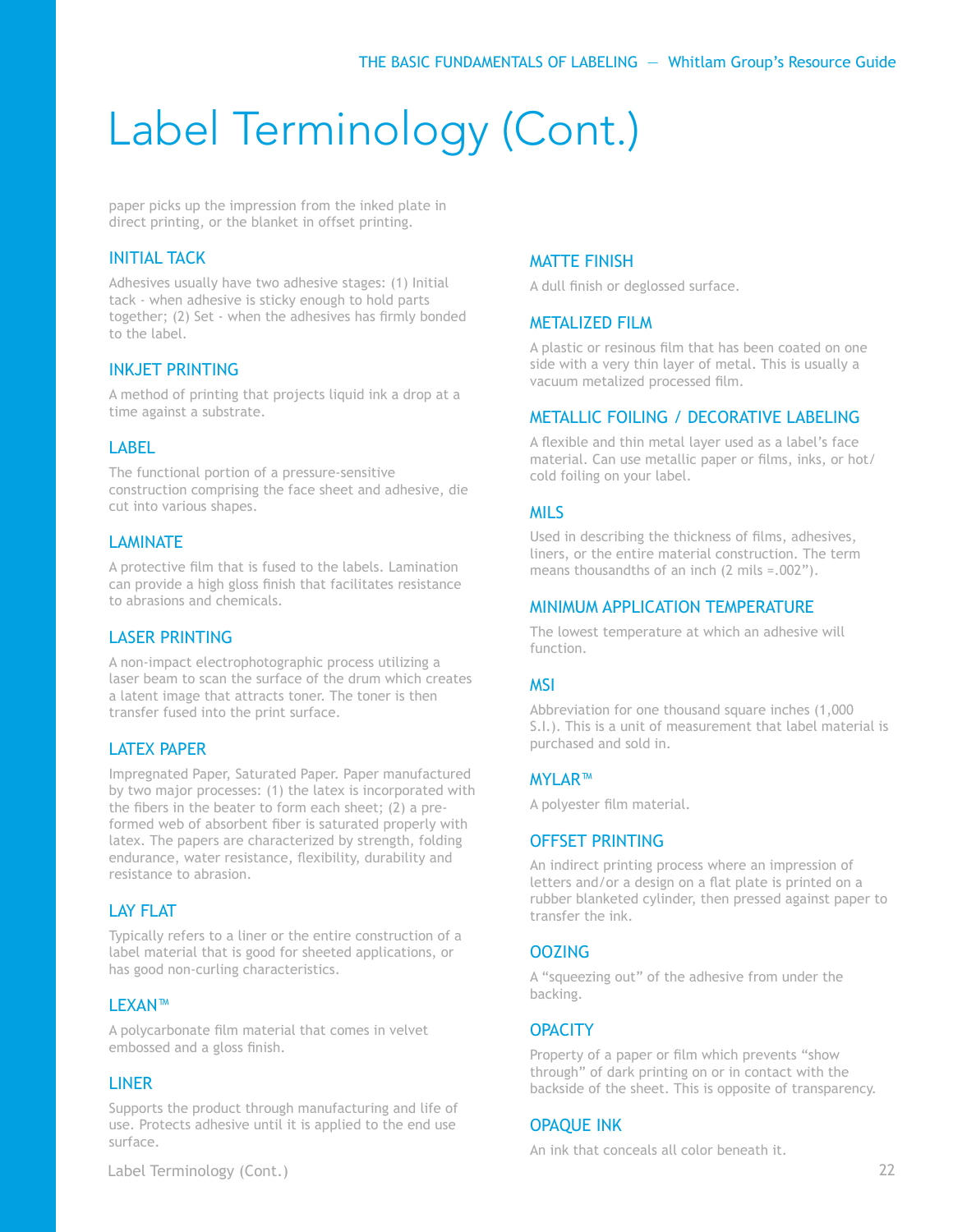#### OVERLAMINATING

An application of clear film to a graphic for the purpose of protection, or to enhance the graphic quality.

#### PEEL ADHESION

The force required to move a pressure-sensitive label from a standard test panel at a specified angle and speed after the label has been applied to the test panel under specified conditions.

#### PEEL STRENGTH TESTING

Tests the amount of force required to remove a label from a wide variety of surfaces.

#### **PERFORATION**

A series of small cuts made in labels and/or their release liner to facilitate tearing along a predetermined line.

#### PIGMENT

In printing inks, the fine solid particles used to give color, body or opacity.

#### PIN FEED

Evenly spaced holes that are punched into the left and right margins of a continuous form. Used at the collator to guide the paper through and align each part.

#### PLASTIC

One of many high-polymeric substances, including both natural and synthetic products, but excluding the rubbers. Plastic is capable of flowing and pressure or tensile stress, if necessary, into the desired final shape.

#### PLASTICIZER MIGRATION

Loss of plasticizer from an elastomeric compound, such as vinyl, that is absorbed into the adhesive. The result is a softening of the adhesive to the point of adhesion failure. Plasticizer can also migrate to the surface of a material and adversely affect top coats.

#### PLASTICIZER SOFTENER

A substance added to materials to impart flexibility, workability and elongation.

#### PLATE CYLINDER

The metal cylinder of a press on which the plate is mounted.

#### POLYESTER

A strong film having good resistance to moisture, solvents, oils and many other chemicals. It is usually transparent.

#### POLYETHYLENE

An extruded, tough, and stretchy film having limited temperature resistance but good moisture barrier properties.

#### POLYPROPYLENE

A polyolefin plastic similar in properties to polyethylene but with higher temperature capability and greater strength.

#### POLYSTYRENE

A water-white or clear thermoplastic produced by the polymerization of styrene. The electrical insulation properties of polystyrene are outstandingly good and the material is relatively unaffected by moisture. This film has limited temperature resistance and tears easily.

#### POLYVINYL CHLORIDE

A versatile resin with good resistance to water, fire, and some acids. This can be made into a film that comes in clear and opaque white. It can be rigid, hard, and flexible.

#### PRE-MASK

Pressure-sensitive tape used to transfer a cut graphic from its liner to the substrate.

#### PRESSURE-SENSITIVE (PS)

A term used to designate a distinct category of adhesive which, in dry (solvent free) form, is aggressive and permanent or removable at room temperature. Adheres to a variety of surfaces without the need of more than finger or hand pressure. Adhesive requires no activation by water, solvent or heat.

#### PRIME LABEL

Label that acts as the main identification of a product. Often designed to attract attention, contains information to appeal to a buyer, and is usually applied at the time of its manufacture.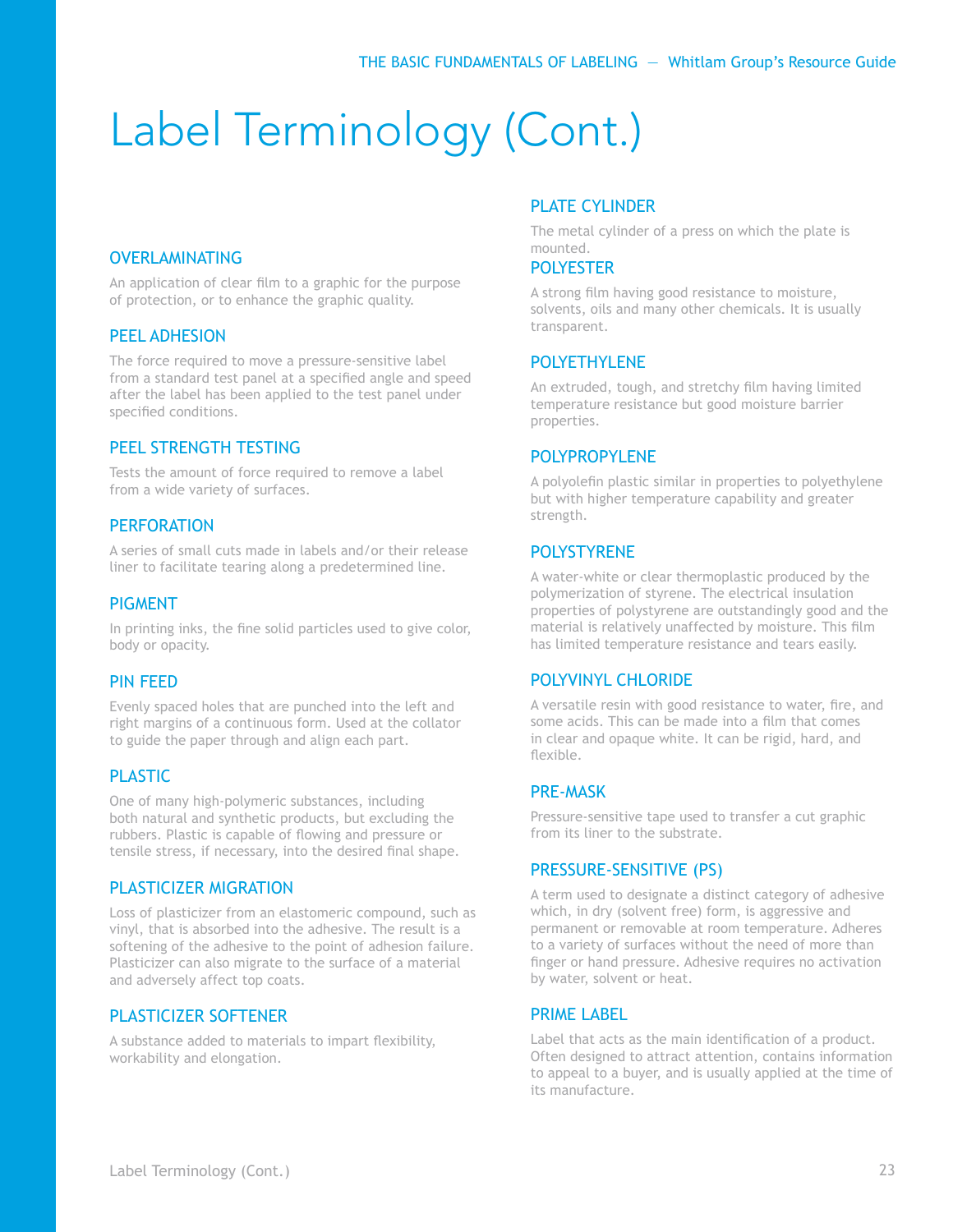#### **REGISTER**

The exact corresponding placement of successively printed and/or successively die-cut pressure-sensitive labels.

#### RELEASE

The force required to remove the release liner from the facestock at a specified speed and angle.

#### RELEASE LINER

The portion of the label that receives the release coating. Prior to application, it protects the adhesive, provides support for the facestock during the die-cutting operation, and allows the label to be transported to a label applicator or through a computer printer.

#### **RESIDUE**

Adhesive left on a substrate when a label is removed.

#### REWINDER

A machine that takes rolls from the winder and slits or rewinds them into smaller rolls.

#### ROLL LABELS

Pressure-sensitive labels that are produced in continuous roll form.

#### RUBBER-BASED ADHESIVE

A pressure-sensitive adhesive based on natural or synthetic rubbers.

#### SALT SPRAY TESTING

Tests the ability of the label to resist the influences of salt and water, as would occur on the exterior of an automobile.

#### **SCORF**

To make an impression or a partial cut in a material for the purpose of bending, creasing, folding or tearing.

#### SCREEN PRINTING

Method of printing in which the ink is forced through

a design on a tout screen and onto the object to be printed. This process results in a heavy ink deposit that provides excellent outdoor durability.

#### SELF-WOUND OVER LAMINATION

This is typically a clear film with adhesive on one side and no liner. This is a lower cost alternative to liner over laminations. Sometime there is a release coating on the top side of the film to allow for smooth and easy unwinding.

#### SERVICE TEMPERATURE

The temperature range that a PS label will withstand after a 24 hour residence time on the substrate. The range is expressed in degrees Fahrenheit.

#### SHEAR ADHESION

The time required, under specified test condition, to slide a standard area of pressure-sensitive label from a standard flat surface in a direction parallel to the surface.

#### SHEAR STRENGTH

Internal or cohesive strength of the adhesive.

#### SHEAR TEST

A method of separating two adhesive bonded materials by forcing (either by compression or tension) the interfaces to slide over each other. The force exerted is distributed over the entire bonded area at the same time. Strengths are recorded in pounds per square inch.

#### **SHEETING**

Process whereby rolls of pressure-sensitive base stock are converted into sheets of finished labels by cutting them to the desired length in the sheeting stations on a rotary press.

#### SHELF LIFE (STORAGE LIFE)

The period of time during which a product can be stored under specified conditions and still remain suitable for use.

#### SILICONE

A unique polymer system that can be a very effective release coating, or pressure-sensitive adhesive, capable of functioning effectively at extreme temperatures.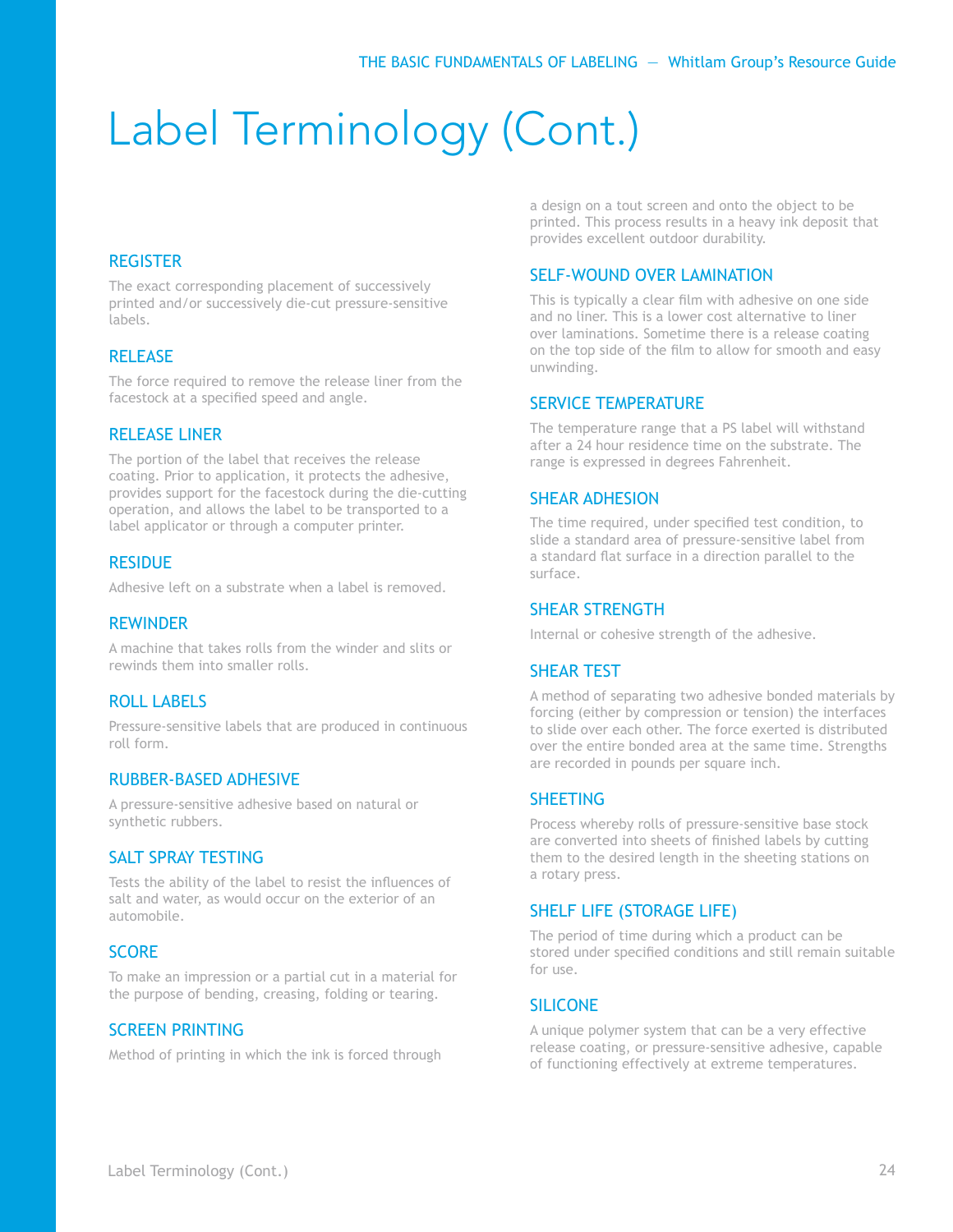#### **SLITTER**

A sharp disk that cuts paper into pre-determined widths.

#### SPOT COLOR

Refers to a method of specifying and printing colors in which each color is printed with its own ink. In contrast to process color printing that uses four inks (cyan, magenta, yellow, and black) to produce all other colors.

#### STATIC CLING

An induced property of a film which enables it to grab onto a smooth, clean surface without using a pressuresensitive adhesive. Static Cling is a phrase applied to grabbing by electrical static.

#### **SUBSTRATE**

The surface to which the finished label is applied.

#### SUBSURFACE PRINTING

Printing on the underside of a clear film then laminate a layer of transfer adhesive to the printed side of film. This is a very durable construction.

#### **TACK**

Quick adhesion. The property of a pressure-sensitive label that causes it to adhere to a surface instantly with a minimum of pressure and contact time as measured by TLM Tester or equivalent equipment.

#### TAG

A label attached to a product without the use of an adhesive.

#### TAMPER-EVIDENT LABEL

A pressure-sensitive construction made of materials that partially destruct upon removal, indicating that a package, label, or container has been tampered with.

#### TAPE TEST

Tests the ink adhesion to any given label material.

#### TEAR STRENGTH TEST

Tests the strength of the label material and its ability to resist tearing.

#### TENSILE STRENGTH TEST

Tests the strength of the label material under the influence of bending and stretching.

#### THERMAL CYCLE (OVEN, FREEZER, OR HUMIDITY)

Tests the ability of the label to withstand various environmental conditions in a cyclical format.

#### THERMAL TRANSFER RIBBON TESTING

Tests the adhesion and quality of thermal transfer ribbon to any given label material.

- Wax
	- Most popular ribbon with some smudge resistance; suitable for matte and semi-gloss paper labels.
- Wax / Resin Smudge-resistant; suitable for semi-gloss paper and some synthetic labels.
- Resin Scratch and chemical-resistant; suitable for coated synthetic labels.

#### TOOLING

Rotary dies used to cut out shapes of label.

#### TOPCOAT

A physical surface coating applied to promote or increase ink adhesion with conventional and digital print technologies, or to modify gloss.

#### TYVEK™

A spun bound polyolefin material.

#### UL (UNDERWRITERS LABORATORIES INC)

A global independent product-safety testing and certification organization.

#### UV RESISTANCE

The ability of any material or ink to withstand extended exposure to sunlight or ultraviolet light without degradation, discoloring, fading, or discoloration.

#### **VARNISH**

A thin, liquid protective coating (either matte or glossy) that is applied to the product. It adds protection and enhances the appearance of the product. It can be applied as an allover coating or it can be applied as a spot coating.